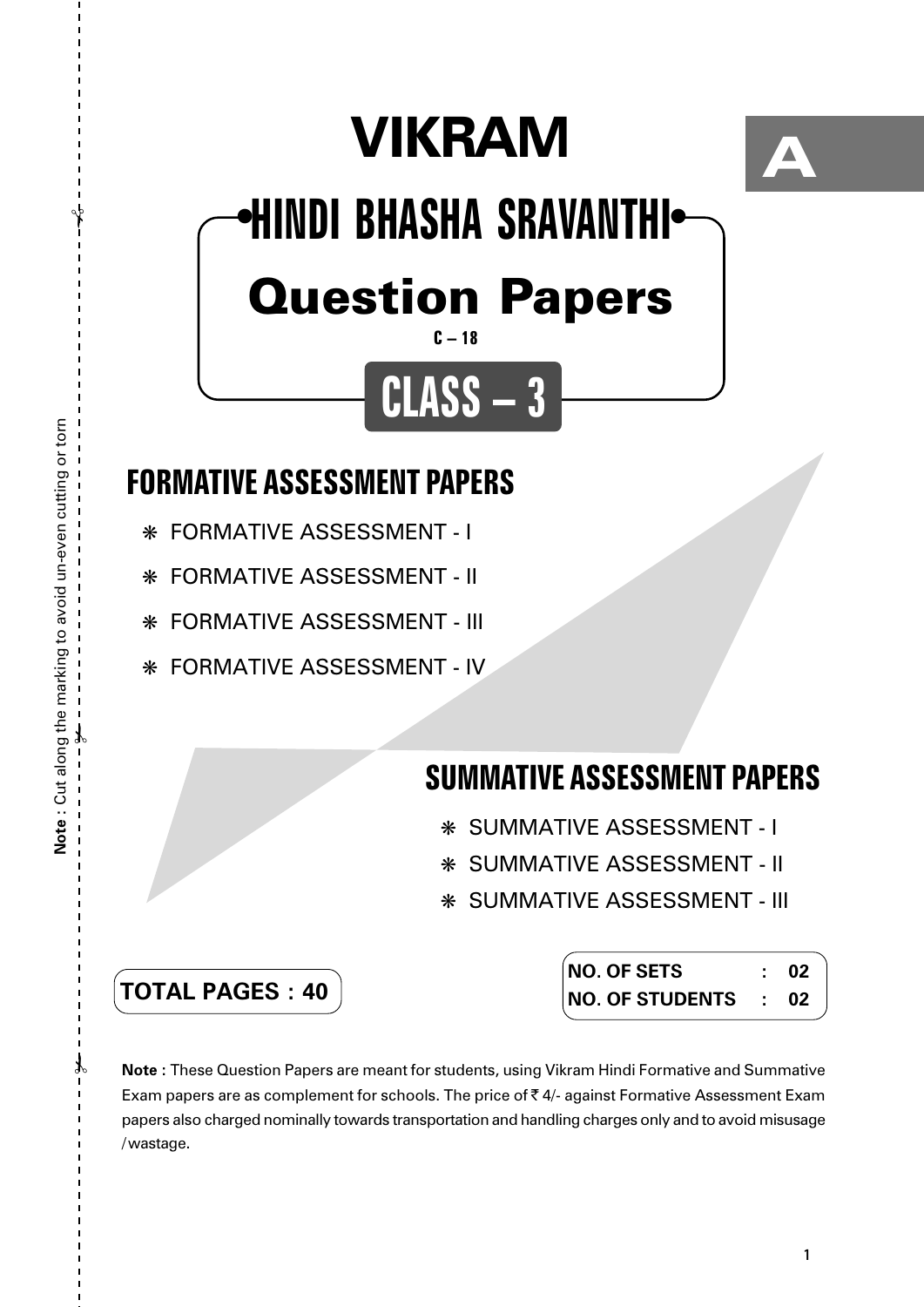| <b>LESSON PLAN</b><br><b>CLASS: 3</b> |                    |                                                                  |  |  |  |  |
|---------------------------------------|--------------------|------------------------------------------------------------------|--|--|--|--|
|                                       | <b>Months</b>      | <b>Vikram Hindi</b><br><b>Bhasha Sravanthi</b><br><b>Lessons</b> |  |  |  |  |
| $FA - I$                              | $June - July$      | Lessons: 1 - 2                                                   |  |  |  |  |
| $FA - II$                             | August             | Lesson: $3 - 4$                                                  |  |  |  |  |
| $SA - I$                              | September          | Lessons: $1 - 4$                                                 |  |  |  |  |
| $FA - III$                            | October – November | Lesson: $5 - 7$                                                  |  |  |  |  |
| $SA - II$                             | December           | Lessons: 1 - 8                                                   |  |  |  |  |
| $FA - IV$                             | January – February | Lesson: 9 - 11                                                   |  |  |  |  |
|                                       | March              | Revision                                                         |  |  |  |  |
| $SA - III$                            | April              | Lessons: $1 - 12$                                                |  |  |  |  |
|                                       |                    |                                                                  |  |  |  |  |
|                                       |                    |                                                                  |  |  |  |  |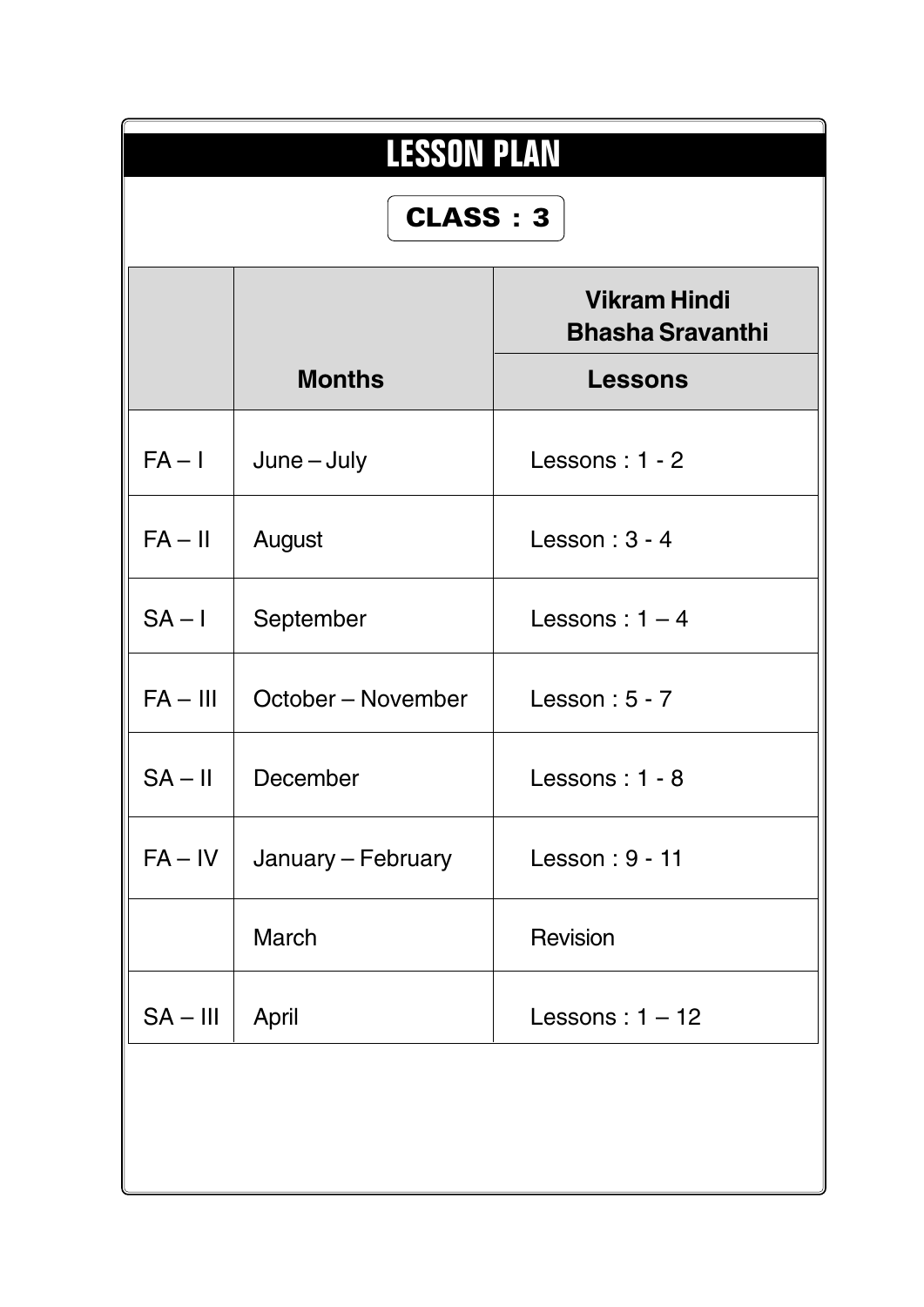| <b>Vikram</b><br>Hindi Bhasha<br><i>Sravanthi</i> | $C - 18$<br><b>FORMATIVE ASSESSMENT - I</b> |                 |                 |
|---------------------------------------------------|---------------------------------------------|-----------------|-----------------|
| Syllabus :                                        | Class - 3 : Vikram Hindi Bhasha Sravanthi   | 25              |                 |
| Lessons : $1$ to $2$                              | Time: 1 Hour                                | Max. Marks: 25  |                 |
| <b>Name:</b>                                      | Class:                                      | <b>Section:</b> | <b>Roll No.</b> |

#### I. Fill in the blanks with letters.



II. Join the symbol and write the letter.



 $(5 \times 1 = 5)$ 

 $(10)$ 

 $\mathbf{3}$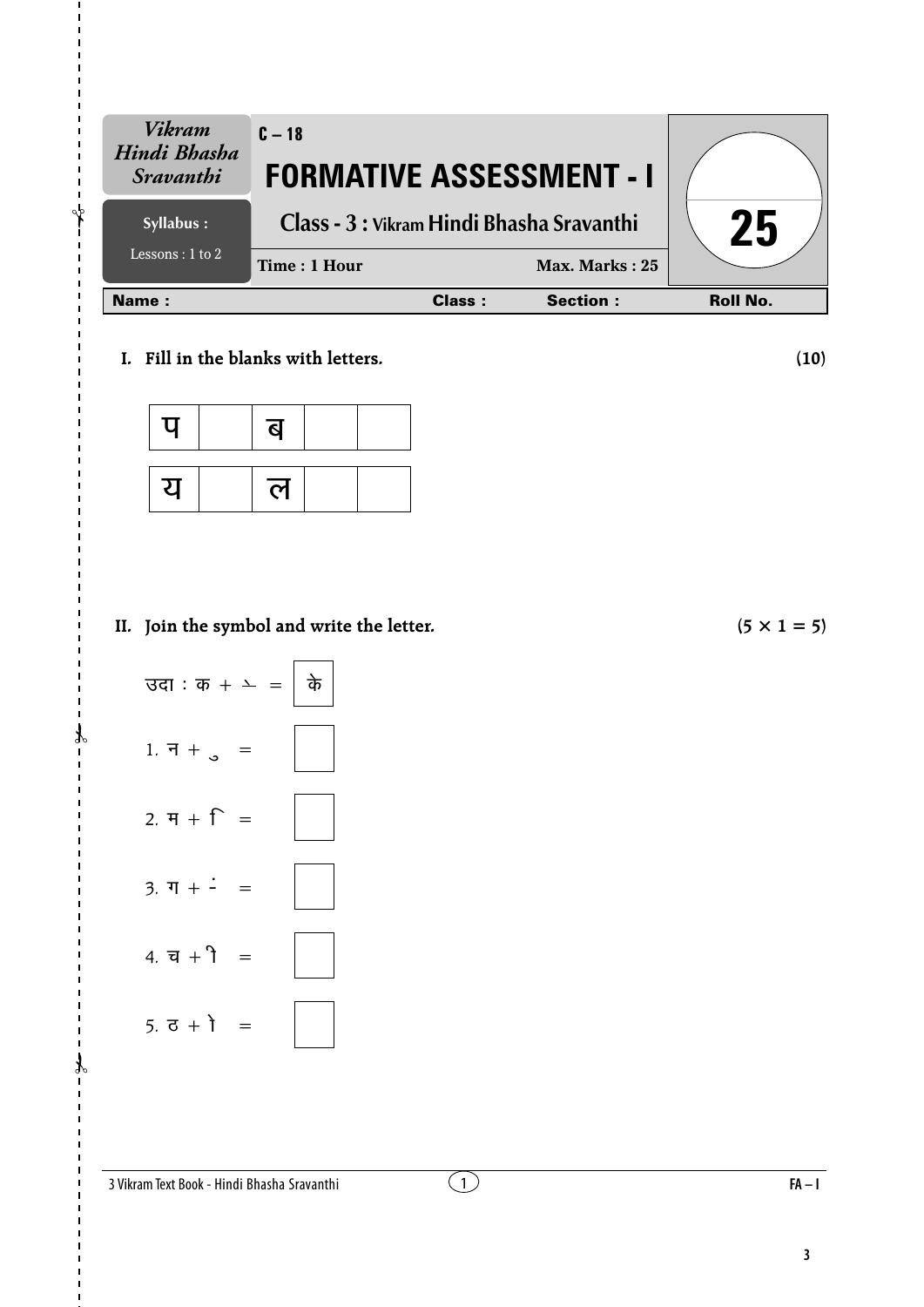#### III. Write the Consonants of the Hindi Alphabet.

 $(5 \times 2 = 10)$ 



\*\*\*

 $\overline{O}$ 

 $FA-I$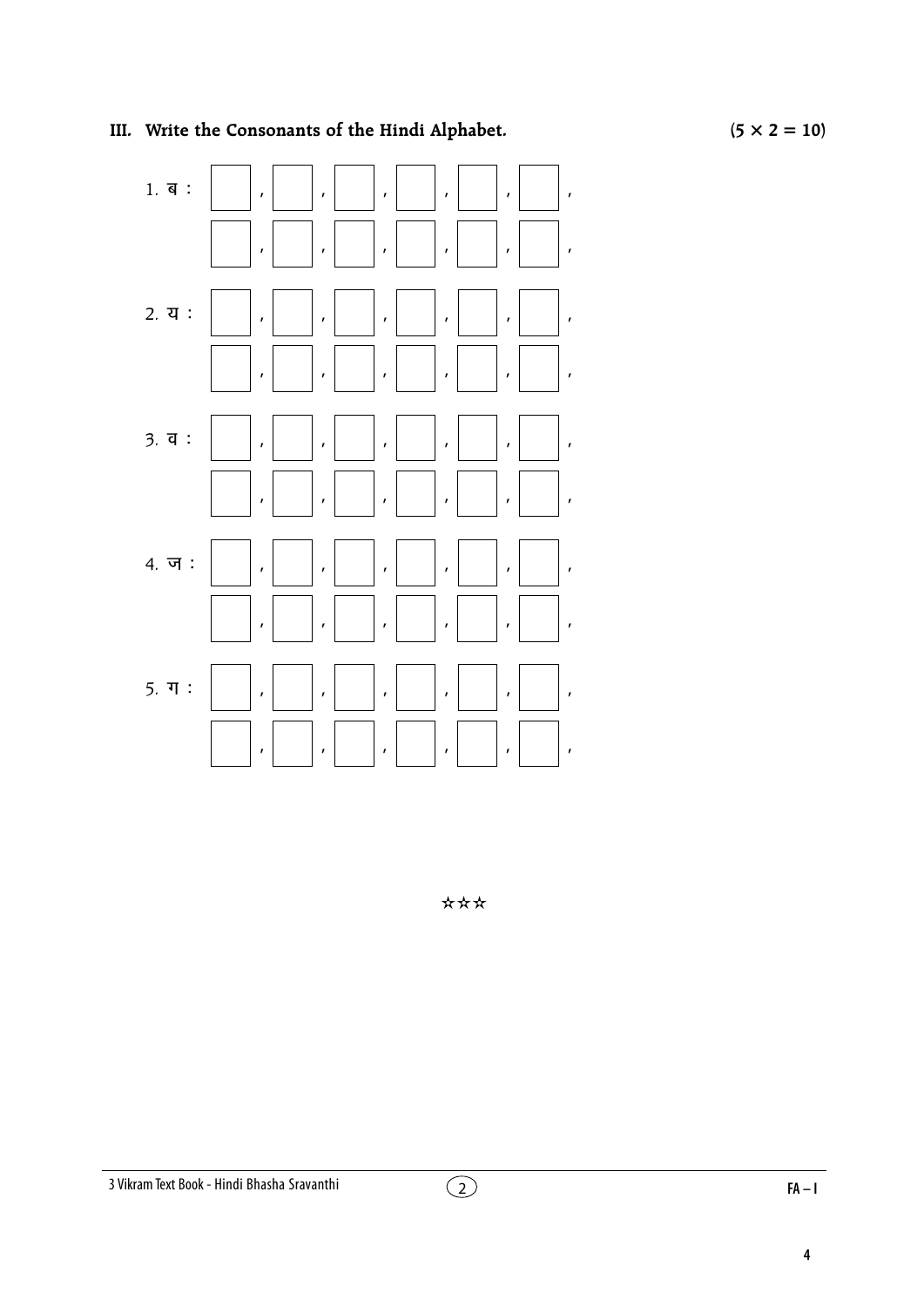|   | <b>Vikram</b><br>Hindi Bhasha               | $C - 18$                                        |                                           | <b>FORMATIVE ASSESSMENT - II</b> |                    |
|---|---------------------------------------------|-------------------------------------------------|-------------------------------------------|----------------------------------|--------------------|
|   | <b>Sravanthi</b><br>Syllabus:               |                                                 | Class - 3 : Vikram Hindi Bhasha Sravanthi |                                  | 25                 |
|   | Lessons: $3 \text{ to } 4$                  | Time: 1 Hour                                    |                                           | Max. Marks: 25                   |                    |
|   | Name:                                       |                                                 | <b>Class:</b>                             | <b>Section:</b>                  | <b>Roll No.</b>    |
|   | <b>उदा:</b> क – कलम                         | I. Write the names of the following pictures.   |                                           |                                  | $(4 \times 1 = 4)$ |
|   |                                             |                                                 |                                           |                                  |                    |
|   | $1. \overline{3}$                           | II. Write the symbols of the following letters. |                                           |                                  | $(4 \times 1 = 4)$ |
| o | 2. $\frac{1}{5}$<br>3.31                    |                                                 |                                           |                                  |                    |
|   | 4. ओ<br>III. Join the letters and write.    |                                                 |                                           |                                  | $(5 \times 1 = 5)$ |
|   | 1. $q + 1 + q + 1$                          |                                                 |                                           |                                  |                    |
|   | $2. 7 + 1 + 7 + 1$                          |                                                 |                                           |                                  |                    |
|   | $3.3I + I + H$                              |                                                 |                                           |                                  |                    |
|   | 4. $\Phi$ + 1 + $\bar{c}$                   |                                                 |                                           |                                  |                    |
|   |                                             |                                                 |                                           |                                  |                    |
|   | 3 Vikram Text Book - Hindi Bhasha Sravanthi |                                                 | (1)                                       |                                  | $FA - II$          |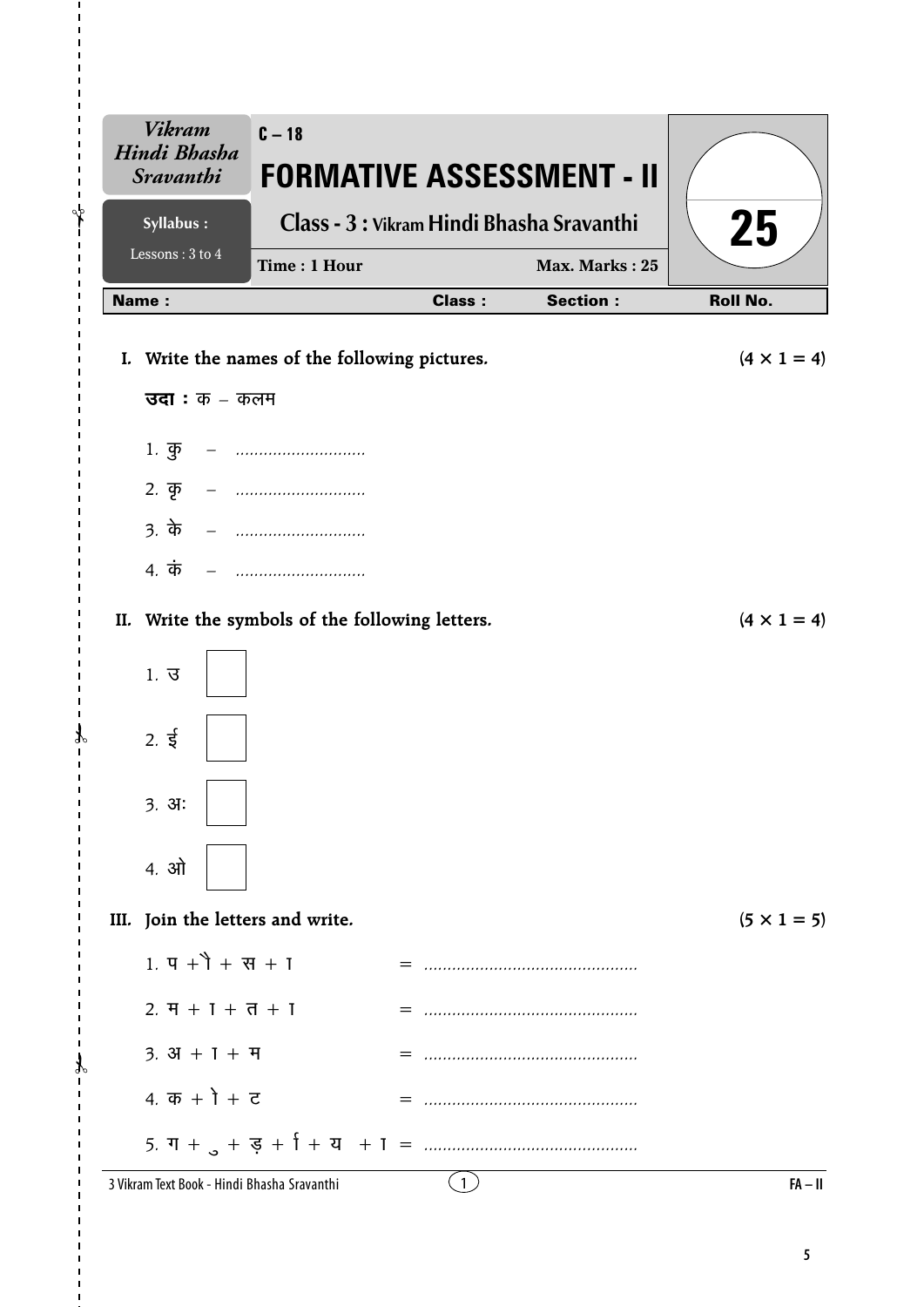|  | IV. Write the meanings of the following words in English. | $(6 \times 1 = 6)$ |
|--|-----------------------------------------------------------|--------------------|
|  | 1. कील   =                                                |                    |
|  | 2. किताब =                                                |                    |
|  | 3. कृपाण =                                                |                    |
|  |                                                           |                    |
|  |                                                           |                    |
|  |                                                           |                    |
|  |                                                           |                    |
|  | V. Write the meanings of the following words in Hindi.    | $(6 \times 1 = 6)$ |
|  |                                                           |                    |
|  |                                                           |                    |
|  |                                                           |                    |

- 
- 
- 6. Doll

\*\*\*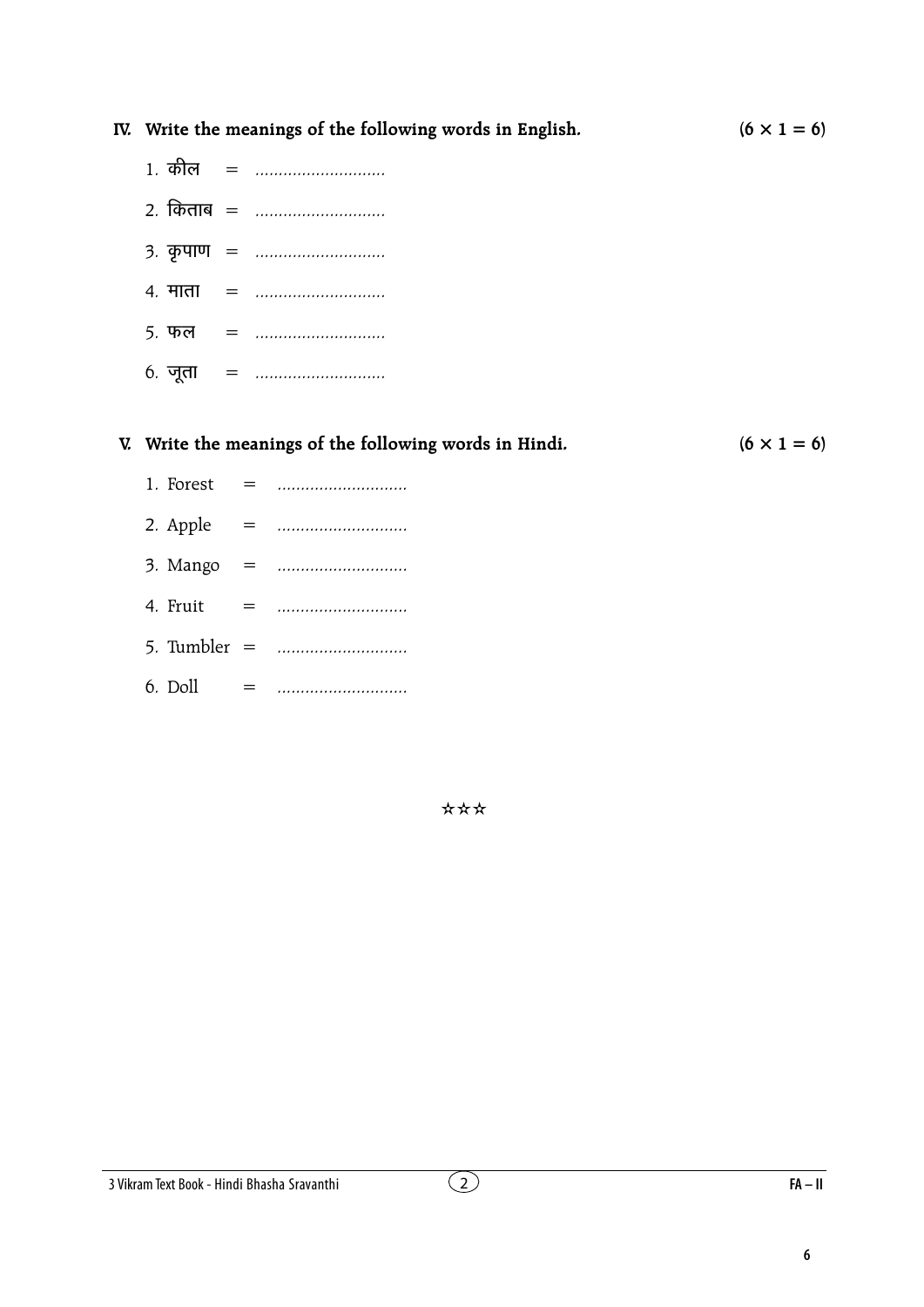| <b>Vikram</b><br>Hindi Bhasha<br><i><b>Sravanthi</b></i> | $C - 18$                                  | <b>FORMATIVE ASSESSMENT - III</b> |                 |
|----------------------------------------------------------|-------------------------------------------|-----------------------------------|-----------------|
| Syllabus :                                               | Class - 3 : Vikram Hindi Bhasha Sravanthi | 25                                |                 |
| Lessons: $5$ to $7$                                      | Time: 1 Hour                              | Max. Marks: $25$                  |                 |
| <b>Name:</b>                                             |                                           | <b>Section:</b><br>Class:         | <b>Roll No.</b> |

I. Write the names of the following pictures.

 $(6 \times 1 = 6)$ 



















II. Join the following and write the letter.

 $(3 \times 1 = 3)$ 

 $1.7 + 7$  $2. \ \overline{7} +$ न  $3. \,\text{g} +$ ख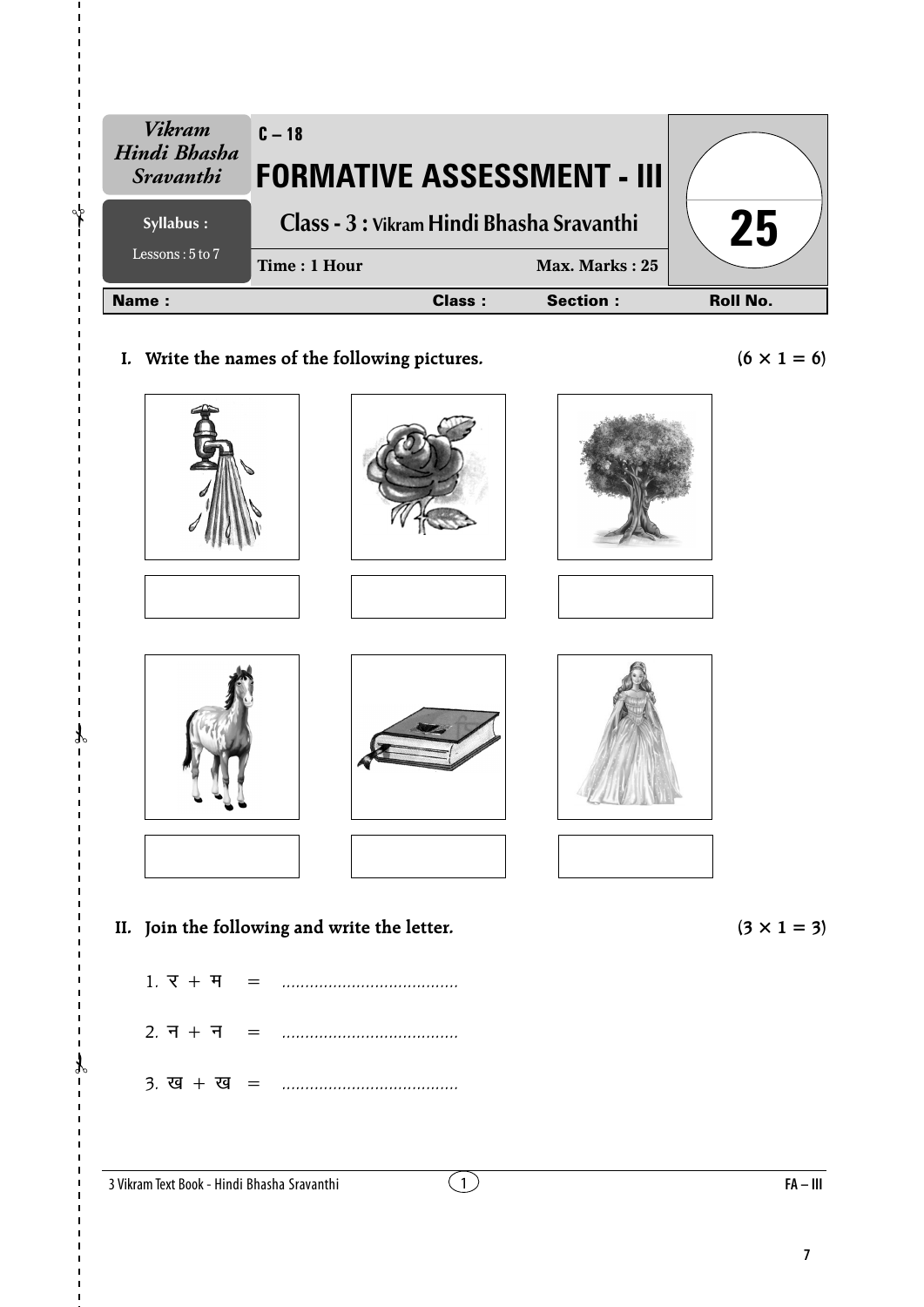III. Write six words formed by two letters, three letters and four letters.  $(6 \times 1 = 6)$ IV. Fill in the blanks with suitable letters.  $(5 \times 1 = 5)$  $1.7$  $2.55$ 3. रब  $\ldots \ldots \ldots \ldots \ldots \ldots \ldots \ldots$  $=$ 5. फ  $\,=\,$ V. Match the following.  $(5 \times 1 = 5)$ 1. मटर  $\left($ ) a) House 2. घर  $\left($  $\left( \begin{array}{c} 1 \end{array} \right)$ b) Tap 3. उपवन  $\left($  $\rightarrow$ c) Pen **4. कलम**  $\left( \begin{array}{c} \end{array} \right)$ d) Pea  $\left($ <u>5</u>. नल  $\left($  $\left( \begin{array}{c} 1 \end{array} \right)$ e) Garden

\*\*\*

 $\bigcirc$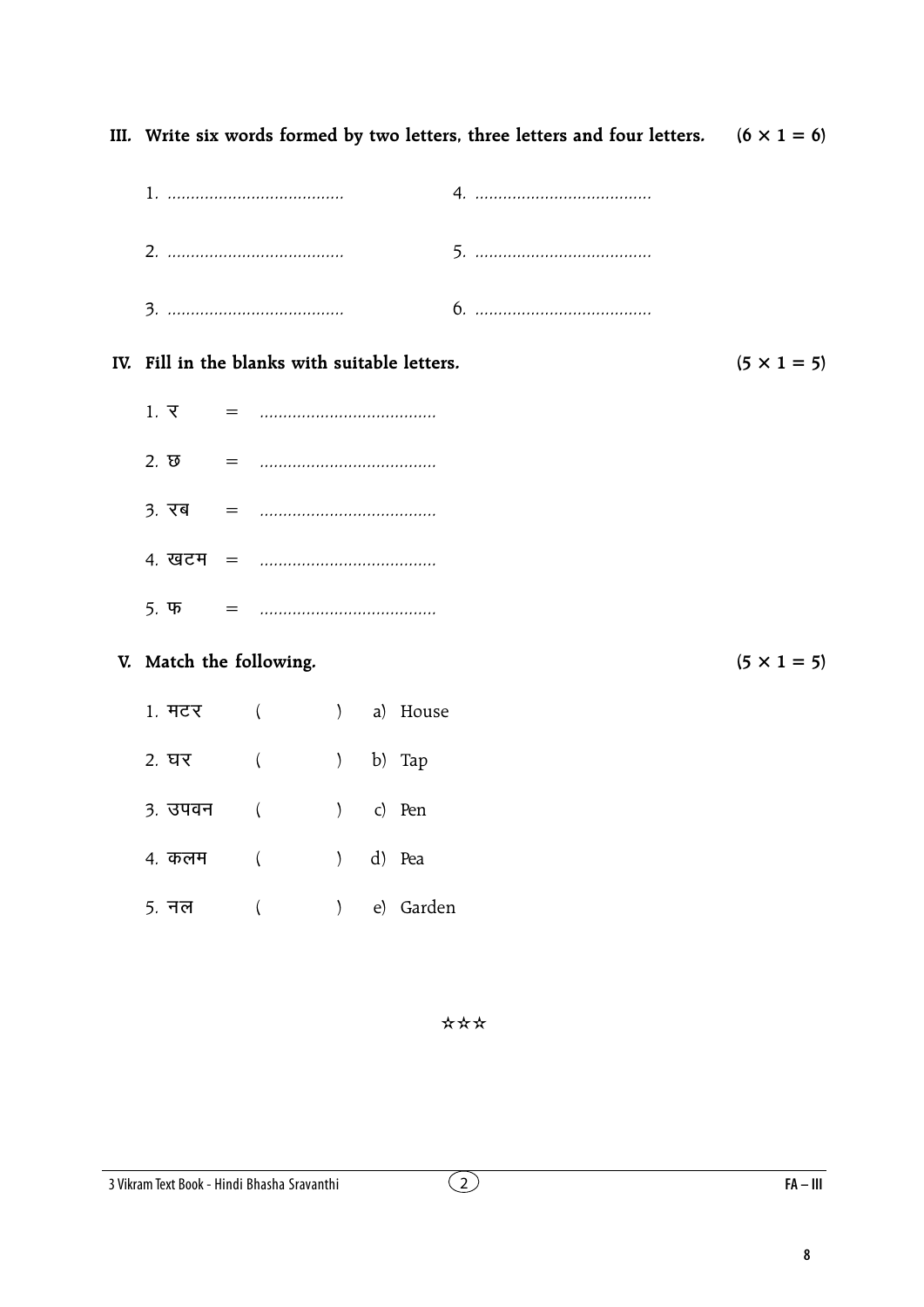| <b>Vikram</b><br>Hindi Bhasha<br><b>Sravanthi</b> | $C - 18$<br><b>FORMATIVE ASSESSMENT - IV</b>              |               |                 |                    |
|---------------------------------------------------|-----------------------------------------------------------|---------------|-----------------|--------------------|
| Syllabus:                                         | Class - 3 : Vikram Hindi Bhasha Sravanthi                 |               |                 | 25                 |
| Lessons: 9 to 11                                  | Time: 1 Hour                                              |               | Max. Marks: 25  |                    |
| Name:                                             |                                                           | <b>Class:</b> | <b>Section:</b> | <b>Roll No.</b>    |
|                                                   | I. Answer the following questions.                        |               |                 | $(4 \times 2 = 8)$ |
|                                                   | 1. आम की लकड़ी से क्या बनाये जाते हैं ?                   |               |                 |                    |
|                                                   |                                                           |               |                 |                    |
|                                                   |                                                           |               |                 |                    |
|                                                   | 2. तुम्हारी पाठशाला में कितने कमरे हैं ?                  |               |                 |                    |
| ज.                                                |                                                           |               |                 |                    |
| ज.                                                | 3. आम की जन्म भूमि कहाँ है ?                              |               |                 |                    |
|                                                   | 4. तुम लोग मैदान में कब खेलते हो ?                        |               |                 |                    |
|                                                   |                                                           |               |                 |                    |
|                                                   | II. Write the meanings of the following words in English. |               |                 | $(6 \times 1 = 6)$ |
|                                                   |                                                           |               |                 |                    |
|                                                   |                                                           |               |                 |                    |

3 Vikram Text Book - Hindi Bhasha Sravanthi

 $\mathbf{I}$  $\sqrt[4]{}$ 

 $\mathcal{X}$  $\mathbf{r}$ 

 $\mathcal{X}$ 

 $\overline{9}$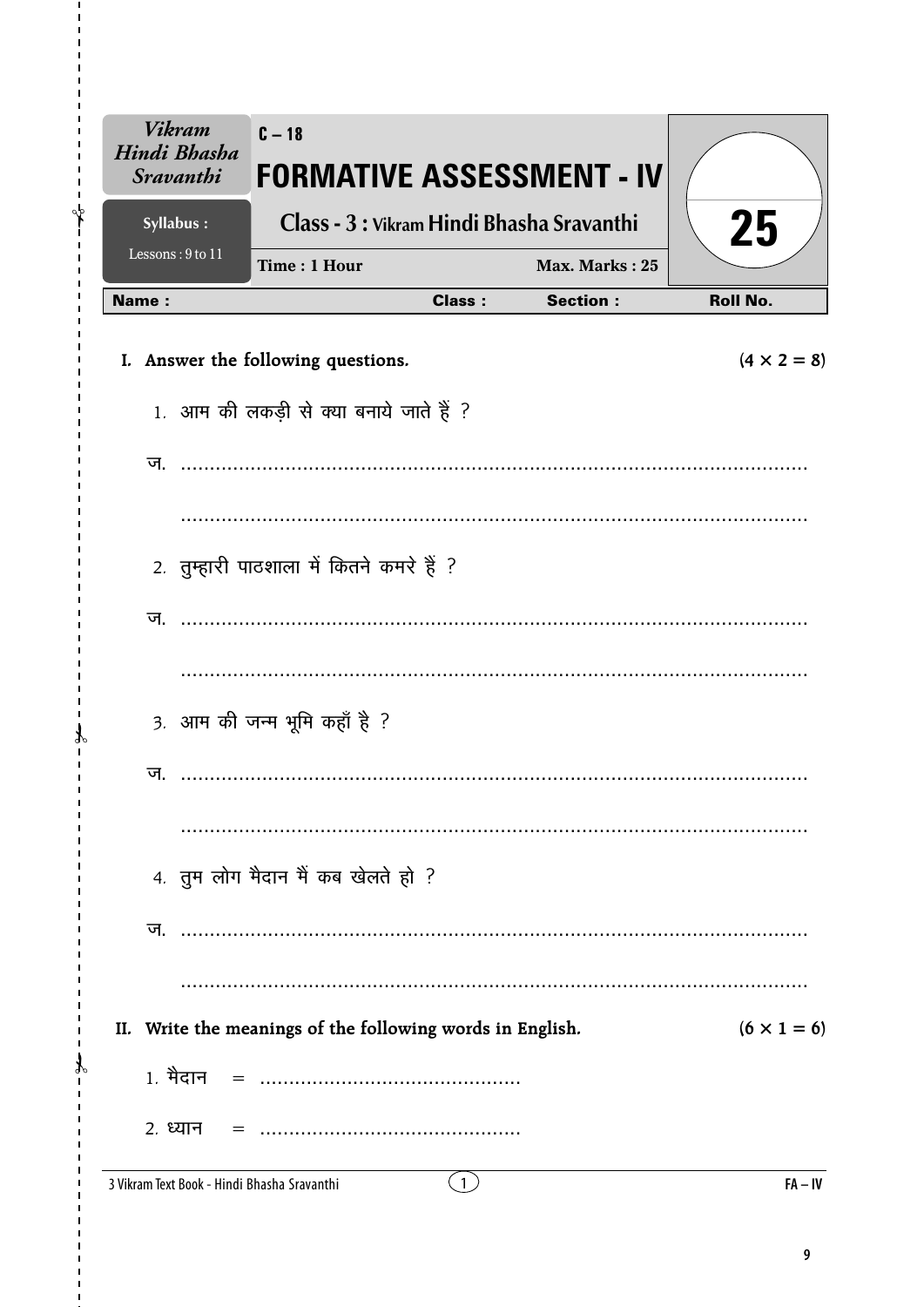|                          |          |  | III. Write the meanings of the following words in Hindi. | $(6 \times 1 = 6)$ |
|--------------------------|----------|--|----------------------------------------------------------|--------------------|
|                          |          |  |                                                          |                    |
|                          |          |  |                                                          |                    |
|                          |          |  |                                                          |                    |
| 4. Ear                   |          |  |                                                          |                    |
|                          |          |  |                                                          |                    |
|                          |          |  |                                                          |                    |
| IV. Match the following. |          |  |                                                          | $(5 \times 1 = 5)$ |
| 1. खट्टे () a) Birth     |          |  |                                                          |                    |
| $2.$ बनाना               |          |  | ( ) b) Making                                            |                    |
| 3. सुनो ( ) c) Sour      |          |  |                                                          |                    |
| 4. बुरा ( ) d) Bad       |          |  |                                                          |                    |
| 5. जन्म                  | $\left($ |  | ) e) Listen                                              |                    |

\*\*\*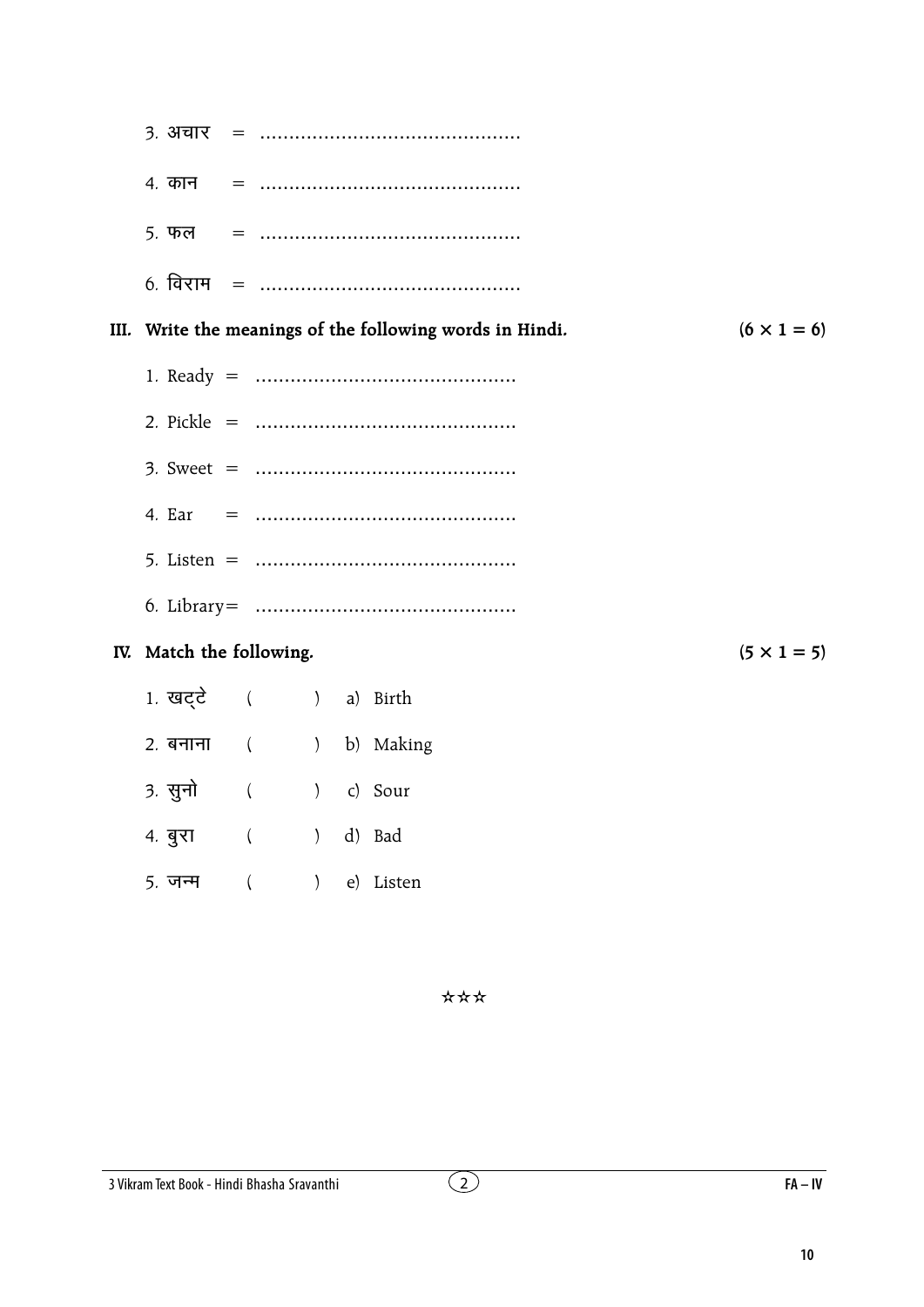| <b>Vikram</b><br>Hindi Bhasha<br><b>Sravanthi</b><br>Syllabus: | $C - 18$<br><b>SUMMATIVE ASSESSMENT - I</b> | Class - 3 : Vikram Hindi Bhasha Sravanthi |      |                             | 50                 |
|----------------------------------------------------------------|---------------------------------------------|-------------------------------------------|------|-----------------------------|--------------------|
| Lessons: 1 to 4                                                | Time: 21/2 Hour                             |                                           |      | Max. Marks: 50              |                    |
| Name:                                                          |                                             | <b>Class:</b>                             |      | <b>Section:</b>             | <b>Roll No.</b>    |
| I. वर्णमाला लिखिए ।                                            |                                             |                                           |      |                             | (10)               |
| II. मात्रा के चिन्ह लिखिए I                                    |                                             |                                           |      |                             | (5)                |
| III. निम्न लिखित अक्षरों के बारहखड़ी लिखिए I                   |                                             |                                           |      |                             | $(5 \times 1 = 5)$ |
|                                                                |                                             |                                           |      |                             |                    |
|                                                                |                                             |                                           |      |                             |                    |
| $\mathfrak{Z}$ .<br>क                                          |                                             |                                           |      |                             |                    |
| 4. य :                                                         |                                             |                                           |      |                             |                    |
| 5.<br>ਫ                                                        |                                             |                                           |      |                             |                    |
| निम्नलिखित शब्दों को सही चित्र के नीचे लिखिए ।<br>IV.          |                                             |                                           |      |                             | $(5 \times 1 = 5)$ |
| आम                                                             | गुड़िया                                     | नमः                                       | कंगन | औरत                         |                    |
| 1.                                                             | 2.                                          |                                           |      | $\overline{\mathfrak{Z}}$ . |                    |
|                                                                |                                             | $\left( 1 \right)$                        |      |                             | $SA - I$           |

 $\overline{11}$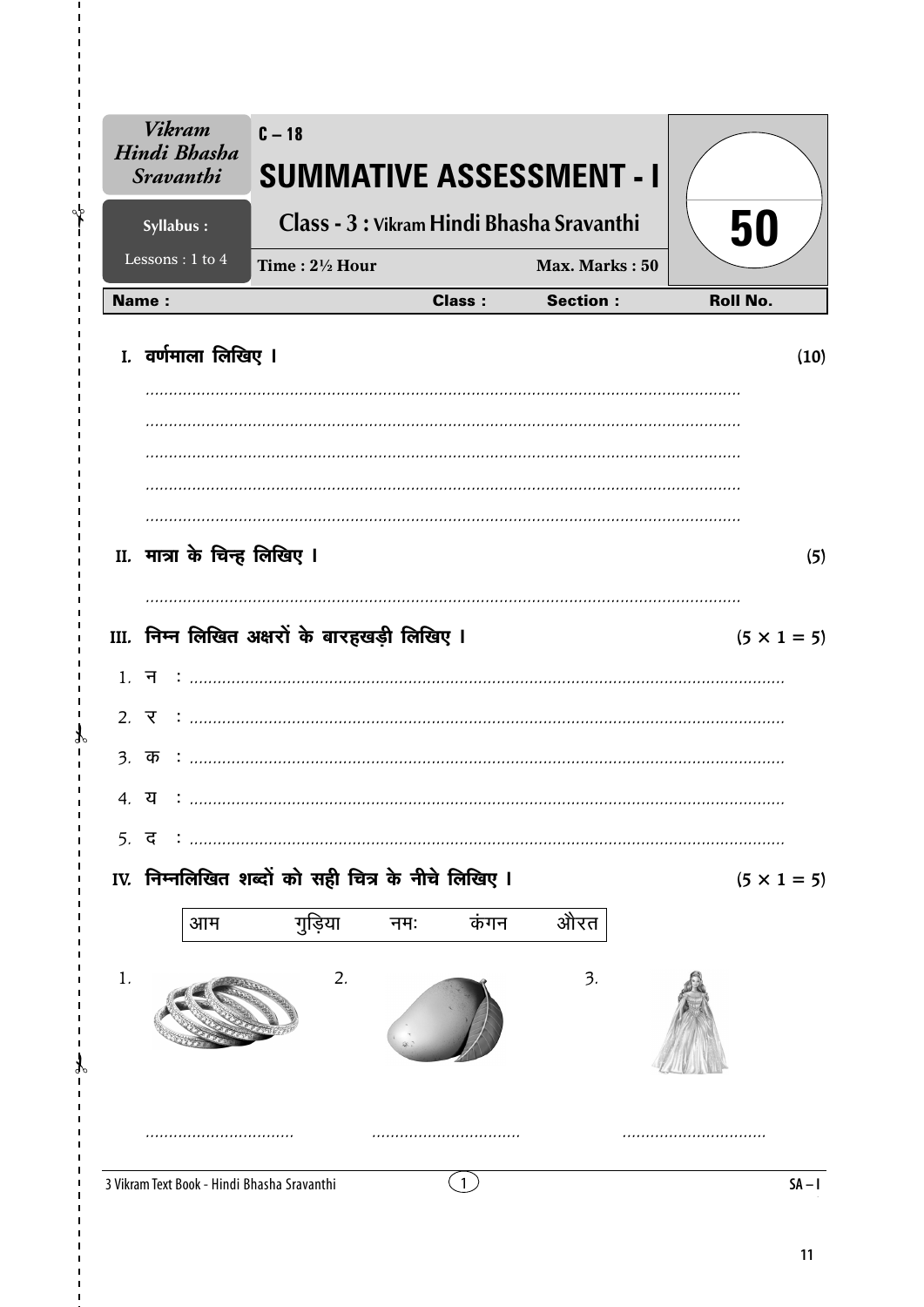| 4. |                                                                                                                                | 5. |     |                                     |     |                              |                    |
|----|--------------------------------------------------------------------------------------------------------------------------------|----|-----|-------------------------------------|-----|------------------------------|--------------------|
|    | V. निम्नलिखित शब्दों के अर्थ अंग्रेजी में लिखिए ।                                                                              |    |     |                                     |     |                              | $(5 \times 1 = 5)$ |
|    |                                                                                                                                |    |     |                                     |     | 2. कौमुदी = ________________ |                    |
|    | 3. किताब = __________________                                                                                                  |    |     |                                     |     |                              |                    |
|    | 5. पैसा = ______________                                                                                                       |    |     |                                     |     |                              |                    |
|    | VI. निम्नलिखित शब्दों के अर्थ हिन्दी में लिखिए I                                                                               |    |     |                                     |     |                              | $(5 \times 1 = 5)$ |
|    | 1. Fruit                                                                                                                       |    |     |                                     |     |                              |                    |
|    |                                                                                                                                |    |     |                                     | $=$ |                              |                    |
|    | 5. Milk<br>and the contract of the contract of the contract of the contract of the contract of the contract of the contract of |    |     |                                     |     |                              |                    |
|    | VII. निम्नलिखित शब्दों के उचित क्रम लिखिए I                                                                                    |    |     |                                     |     |                              | $(5 \times 1 = 5)$ |
|    | 1. ताबकि<br>$=$                                                                                                                |    |     | 2. टीसी                             |     |                              |                    |
|    | 3. दानमें<br>$\qquad \qquad =$                                                                                                 |    |     |                                     | $=$ | ________________________     |                    |
|    | $5.$ तामा<br>1000 Hz → 1000 Hz → 1000 Hz → 1000                                                                                |    |     |                                     |     |                              |                    |
|    | VIII. निम्नलिखित रिक्त स्थानों की पूर्ति कीजिए ।                                                                               |    |     |                                     |     |                              | $(5 \times 1 = 5)$ |
|    | 1. $\overline{\Phi}$ ____ (न, ल)                                                                                               |    |     | 4. खी ___ (र, रा)                   |     |                              |                    |
|    | 2. गि स (बा, ला)                                                                                                               |    |     | 5. $\overline{\Phi}$ ____ ण (प, पा) |     |                              |                    |
|    | 3. से (ज़, ब)                                                                                                                  |    |     |                                     |     |                              |                    |
|    | IX. नीचे दिए गए अक्षरों से शब्दों को मिलाइए I                                                                                  |    |     |                                     |     |                              | $(5 \times 1 = 5)$ |
|    | $1.$ $\overline{R}$<br>$($ ) a) ज                                                                                              |    |     |                                     |     |                              |                    |
|    |                                                                                                                                |    |     |                                     |     |                              |                    |
|    | 2. $\frac{\pi}{3}$ ( ) b) जगर<br>3. पै ( ) c) षी                                                                               |    |     |                                     |     |                              |                    |
|    | 4. अ ( ) d) ड़िया                                                                                                              |    |     |                                     |     |                              |                    |
|    | 5. बी () e) सा                                                                                                                 |    |     |                                     |     |                              |                    |
|    |                                                                                                                                |    | *** |                                     |     |                              |                    |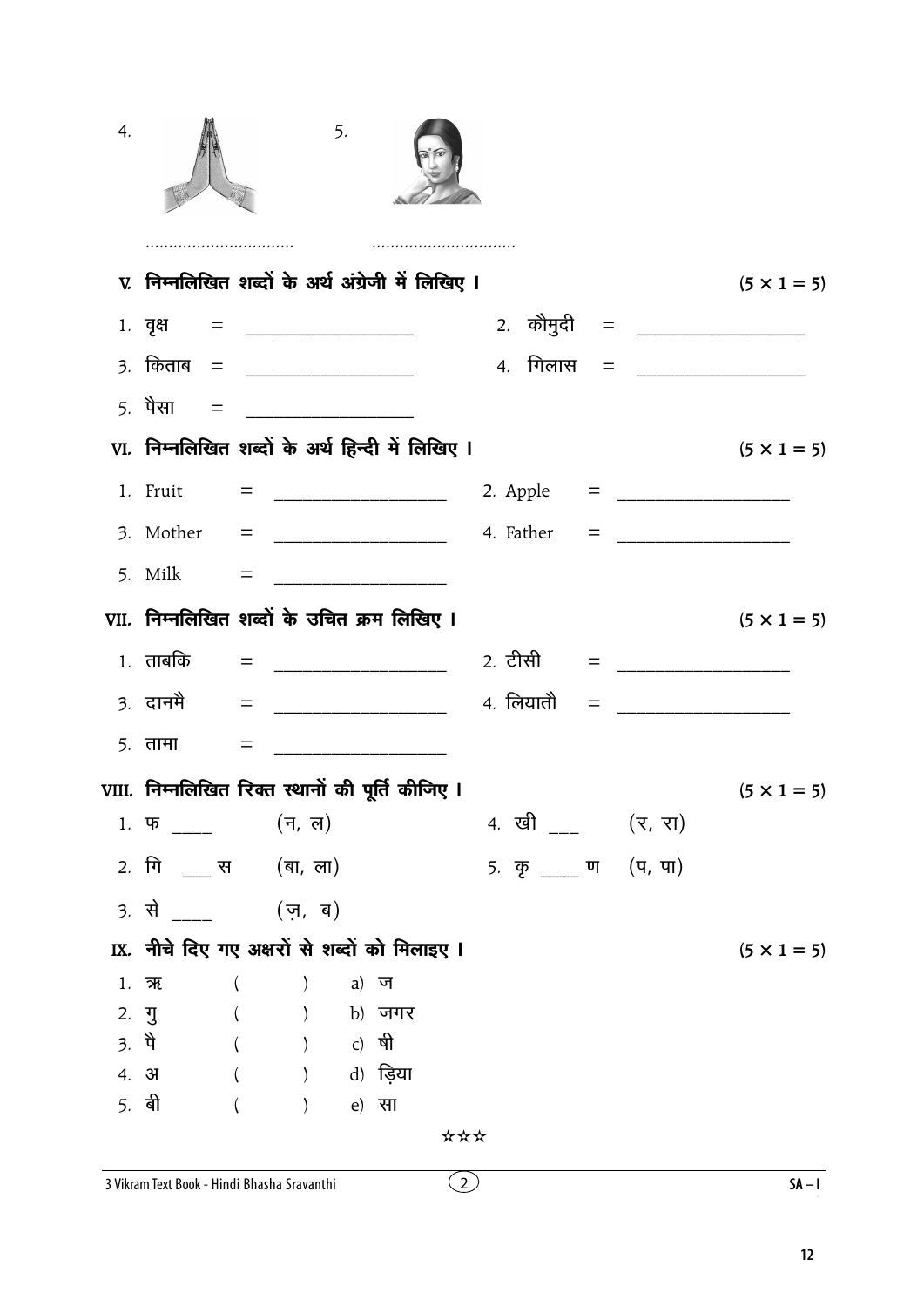| <b>Vikram</b><br>Hindi Bhasha<br><i><b>Sravanthi</b></i> | $C - 18$<br><b>SUMMATIVE ASSESSMENT - II</b>                    |               |                              |                                          |
|----------------------------------------------------------|-----------------------------------------------------------------|---------------|------------------------------|------------------------------------------|
| Syllabus:                                                | Class - 3 : Vikram Hindi Bhasha Sravanthi                       |               |                              | 50                                       |
| Lessons: 1 to 8                                          | Time: 21/2 Hour                                                 |               | Max. Marks: 50               |                                          |
| Name:                                                    |                                                                 | <b>Class:</b> | <b>Section:</b>              | <b>Roll No.</b>                          |
| I.                                                       | निम्नलिखित शब्दों के अर्थ हिन्दी में लिखिए ।                    |               |                              | $(10 \times 1 = 10)$                     |
| Honest<br>1.<br>$=$                                      | <u> 1980 - Johann Barn, mars an t-Amerikaansk kommunister (</u> |               | 6. Site<br>$\qquad \qquad =$ |                                          |
| 2. Deer<br>=                                             | <u> 1989 - Johann Barbara, martin a</u>                         |               | 7. Ginger<br>$=$             |                                          |
| Vessel<br>3.<br>$=$                                      |                                                                 |               | 8. Seed<br>$=$               |                                          |
| 4. Tooth<br>$=$                                          |                                                                 |               | 9. Palace<br>$=$             |                                          |
| 5. Cushion<br>$=$                                        |                                                                 |               | 10. Bedbug $=$               |                                          |
|                                                          | II. निम्नलिखित शब्दों के अर्थ अंग्रेजी में लिखिए I              |               |                              | $(10 \times 1 = 10)$                     |
| 1. सुग्गा<br>$=$                                         |                                                                 |               | $6.$ बग्गी<br>$=$            |                                          |
| 2. कलम<br>$=$                                            |                                                                 |               | 7. अब्बा<br>$\equiv$         |                                          |
| 3. ऋषि<br>$=$                                            |                                                                 |               | 8. मेज़<br>$=$               |                                          |
| 4. उपवन<br>$=$                                           |                                                                 |               | 9. जंगल<br>$=$               |                                          |
| 5. लोटा<br>$=$                                           |                                                                 |               | 10. धन<br>$=$                | <u> 1980 - Johann Barbara, martxa al</u> |
|                                                          |                                                                 |               |                              |                                          |
|                                                          | III. निम्नलिखित शब्दों को सही चित्र के नीचे लिखिए I             |               |                              | $(5 \times 1 = 5)$                       |
| सुग्गा                                                   | माता<br>अनन्नास                                                 | दर्पण         | फव्वारा                      |                                          |
| $\mathbf{1}$ .                                           | 2.                                                              |               | $\overline{\mathbf{3}}$ .    |                                          |
| www.30 www.<br>4.                                        | 5.                                                              |               |                              |                                          |
| 3 Vikram Text Book - Hindi Bhasha Sravanthi              |                                                                 | $\mathbf{1}$  |                              | $SA - II$                                |

 $\overline{\phantom{a}}$ 

ł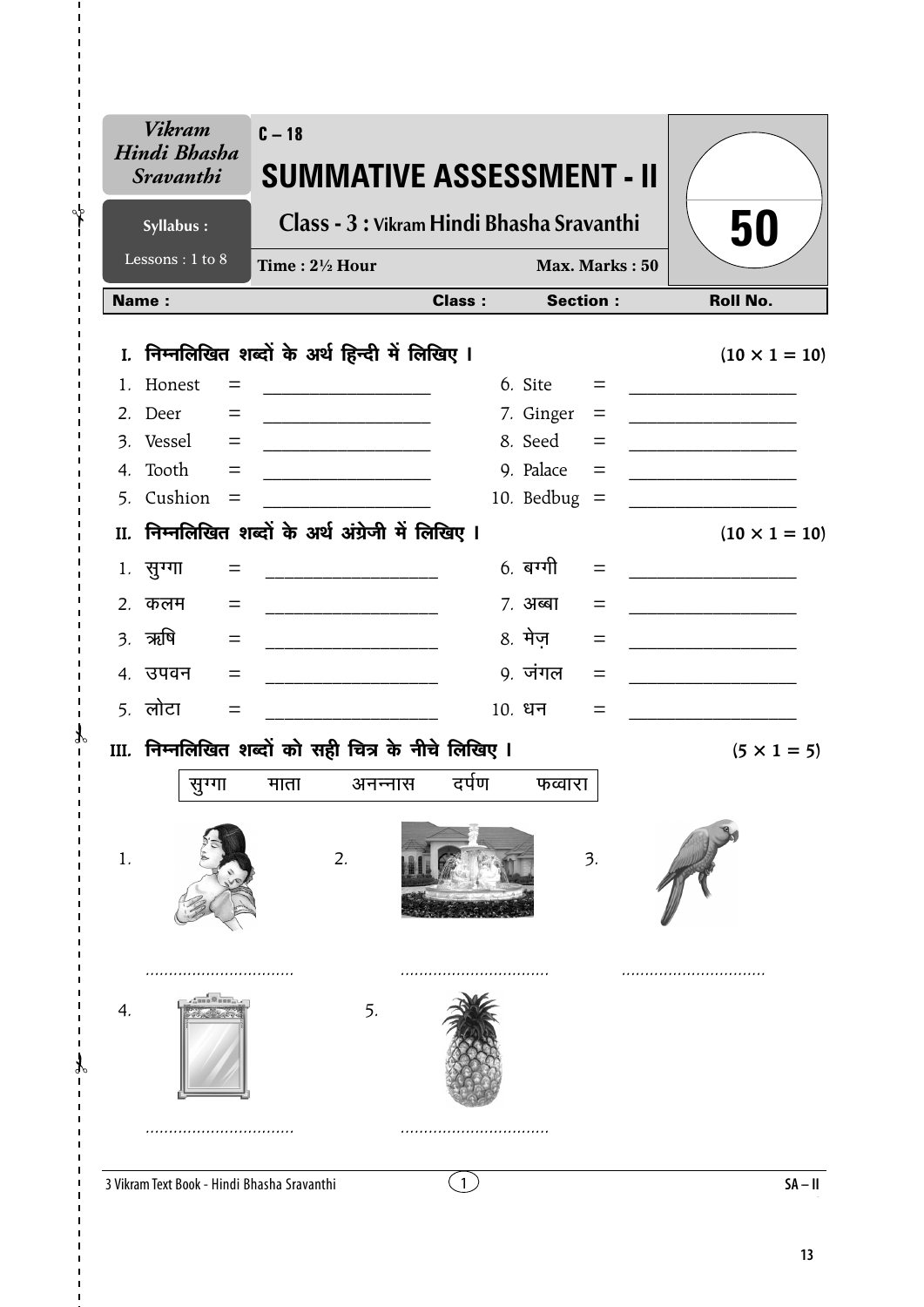| IV. रिक्त स्थानों की पूर्ति कीजिए I           |  |                              | $(5 \times 1 = 5)$ |
|-----------------------------------------------|--|------------------------------|--------------------|
|                                               |  | 4. ए $\frac{1}{\sqrt{2}}$ शी |                    |
| $2.$ उपव $\_\_$                               |  | <u>5. ल्ली</u>               |                    |
| 3. फ ___ श                                    |  |                              |                    |
| V. द्वित्वाक्षर लिखिए ।                       |  |                              | $(5 \times 1 = 5)$ |
|                                               |  |                              |                    |
|                                               |  |                              |                    |
|                                               |  |                              |                    |
| VI. नीचे दिए गए अक्षरों से शब्दों को मिलाइए I |  |                              | $(5 \times 1 = 5)$ |
| 1. च ( ) a) गुर्राना                          |  |                              |                    |
| 2. घ ( ) b) बन्दर                             |  |                              |                    |
| 3. श ( ) c) चप्पल                             |  |                              |                    |
| 4. ब ( ) d) घण्टी                             |  |                              |                    |
| 5. गु ( ) e) शय्या                            |  |                              |                    |
| VII. निम्न चित्र देखकर रिक्त स्थान भरिए I     |  |                              | $(5 \times 1 = 5)$ |
|                                               |  |                              |                    |
|                                               |  |                              |                    |
|                                               |  |                              |                    |
|                                               |  |                              |                    |
|                                               |  |                              |                    |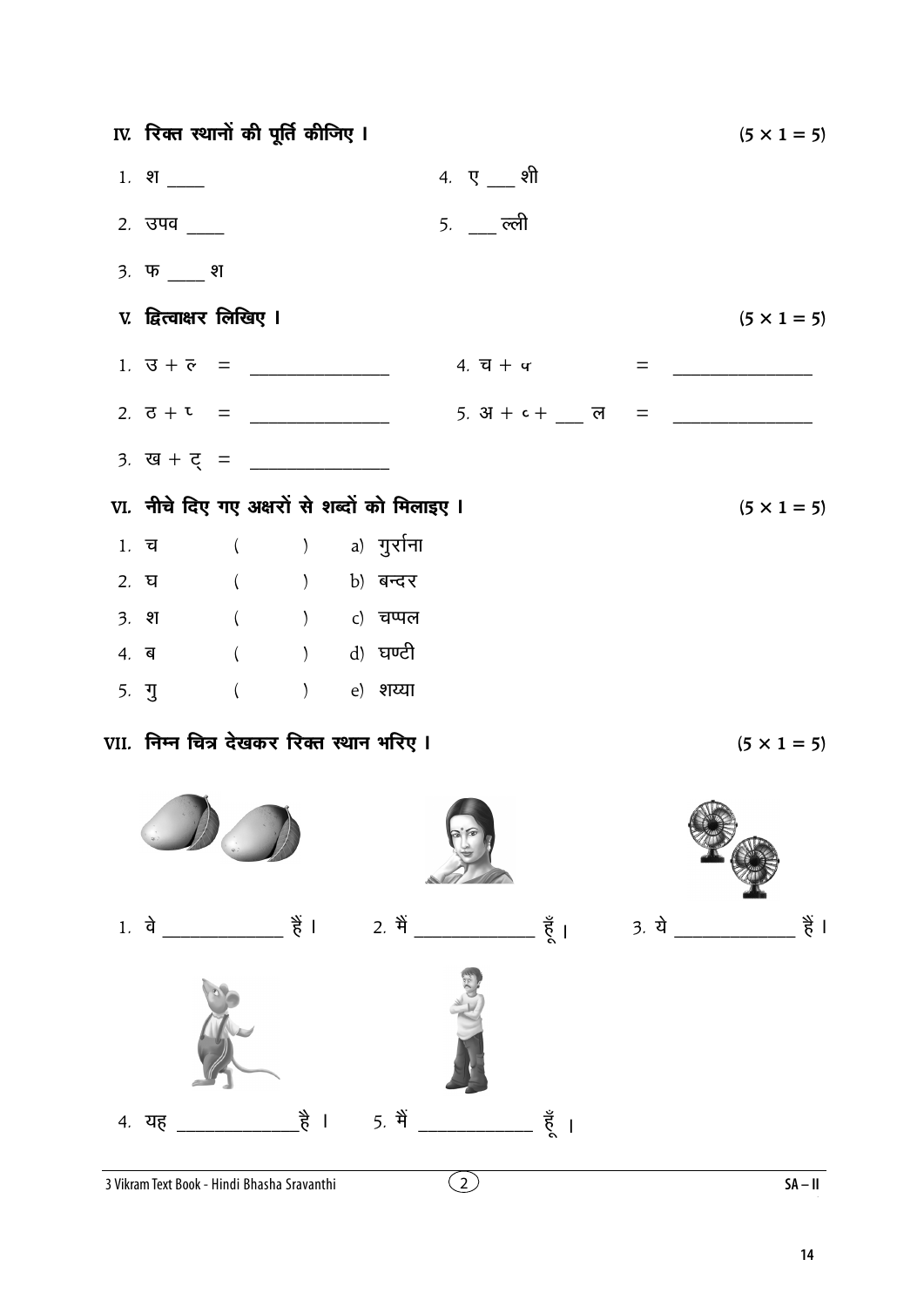|    | VIII. चित्र देखकर प्रश्नों के उत्तर दीजिए ।                                                                                              | $(5 \times 1 = 5)$ |
|----|------------------------------------------------------------------------------------------------------------------------------------------|--------------------|
|    | 1. ये क्या है ?                                                                                                                          |                    |
| ज. | <u> 1999 - Jan James James Barnett, fransk politik (d. 1989)</u>                                                                         |                    |
|    | 2. यह कौन है ?                                                                                                                           |                    |
| ज. |                                                                                                                                          |                    |
| ज. | 3. यह क्या हैं ?<br><u> 1989 - Johann Barbara, martin amerikan basal dan basal dan basal dan basal dan basal dan basal dan basal dan</u> |                    |
|    | 4. वे कौन है ?                                                                                                                           |                    |
| ज. | 5. यह क्या है ?                                                                                                                          |                    |
| ज. |                                                                                                                                          |                    |
|    |                                                                                                                                          |                    |
|    | ***                                                                                                                                      |                    |
|    |                                                                                                                                          |                    |
|    |                                                                                                                                          |                    |
|    |                                                                                                                                          |                    |
|    |                                                                                                                                          |                    |
|    |                                                                                                                                          |                    |

 $\overline{1}$  $\sqrt{ }$ 

 $\mathbf{I}$ 

ł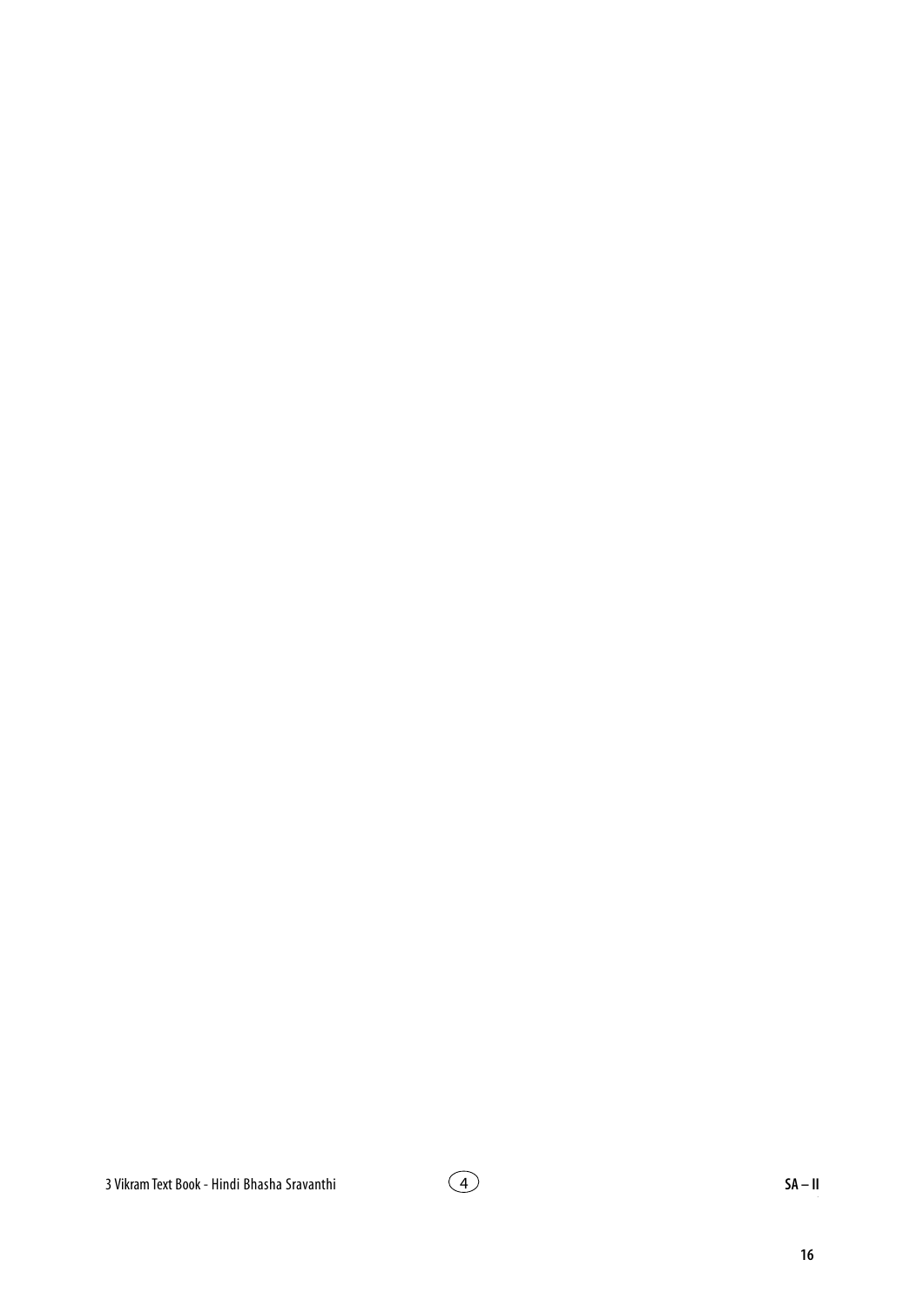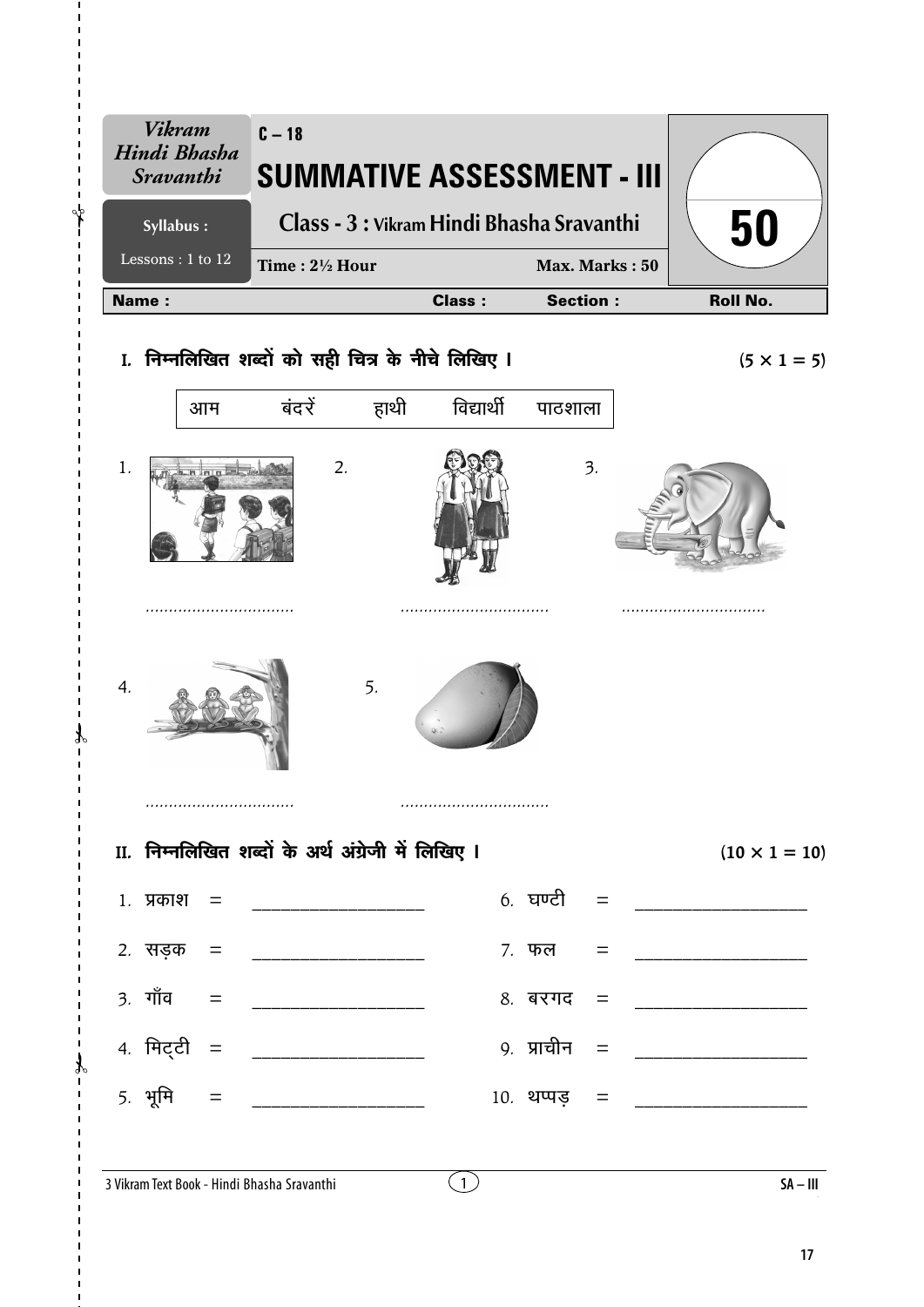

1. पके आम \_\_\_\_\_\_\_\_\_\_\_\_\_\_\_\_\_ होते हैं ।

III. निम्नलिखित शब्दों के अर्थ हिन्दी में लिखिए I

- 2. हाथी एक विशाल \_\_\_\_\_\_\_\_\_\_\_\_\_\_\_\_ जानवर है ।
- 3. आम की लकड़ी से \_\_\_\_\_\_\_\_, \_\_\_\_\_\_\_ आदि चीज़ें बनायी जाती हैं ।
- 4. अद्यापक बड़े \_\_\_\_\_\_\_\_\_\_\_\_\_\_\_ भाव से पढ़ाते हैं ।
- 5. पाठशाला में <u>| | | | | | | | | कमरे</u> हैं ।

3 Vikram Text Book - Hindi Bhasha Sravanthi

 $(10 \times 1 = 10)$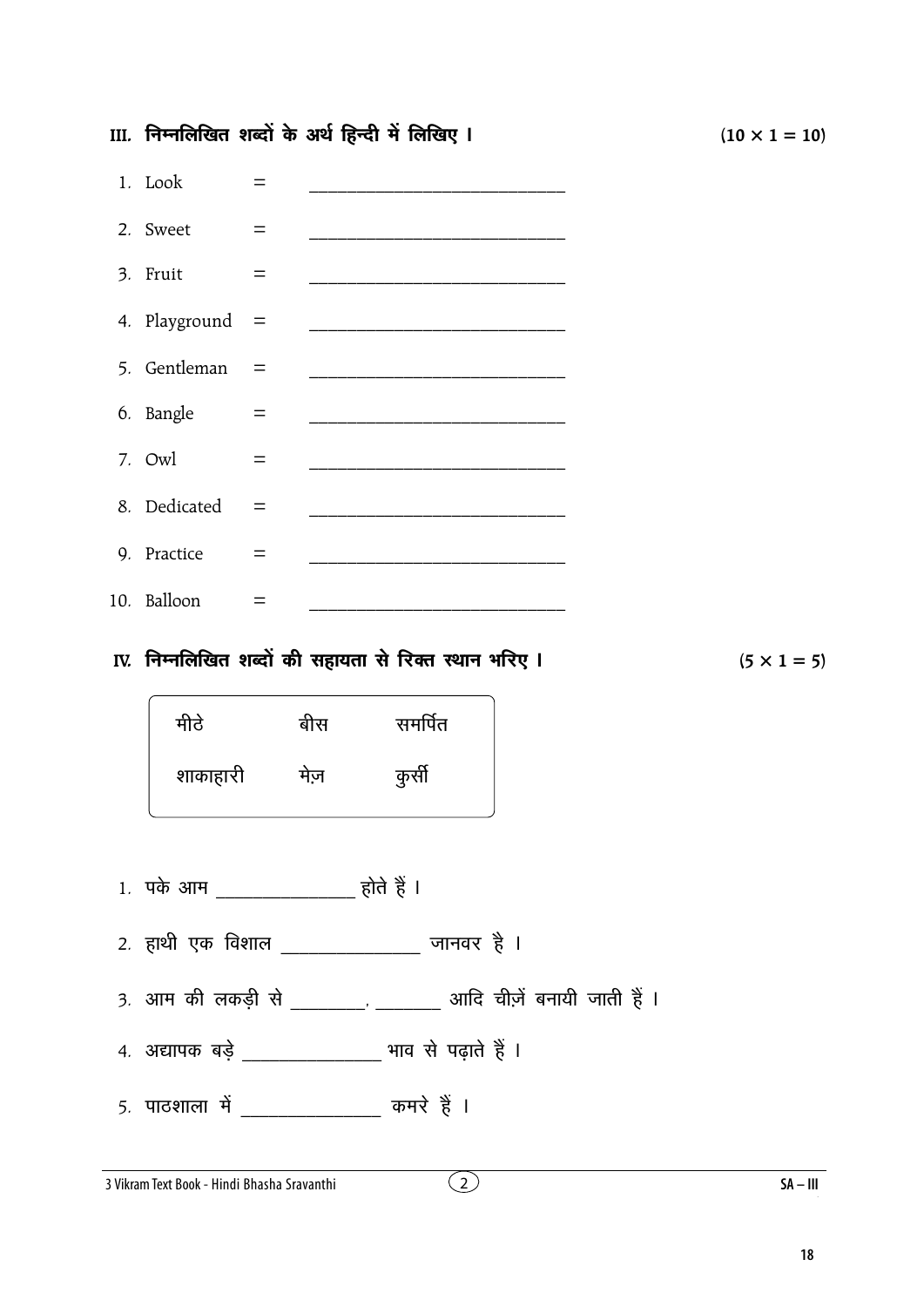| V. निम्नलिखित कविता की पंक्तियों की पूर्ति कीजिए I | (4)                 |
|----------------------------------------------------|---------------------|
| आम फलों का                                         |                     |
|                                                    |                     |
|                                                    |                     |
|                                                    |                     |
| VI. निम्नलिखित प्रश्नों के उत्तर लिखिए I           | $(8 \times 2 = 16)$ |
| 1. विराम के समय तुम क्या करते हो ?                 |                     |
| 2. आम कैसा फल है ?                                 |                     |
| 3. विद्यार्थी मैदान में कब खेलते है ?              |                     |
| 4. हाथी कैसा जानवर हैं ?                           |                     |
| 5. किसको देखकर हाथी डरते हैं ?                     |                     |
| 6. कच्चे आम से क्या - क्या चीज़े बनती हैं ?        |                     |
| 7. आम की जन्मभूमि कहाँ है ?                        |                     |
| 8. हाथी किस प्रकार से एक उपयोगी जानवर है ?         |                     |
|                                                    |                     |
|                                                    |                     |
| ***                                                |                     |
|                                                    |                     |
|                                                    |                     |
|                                                    |                     |

 $\mathbf{I}$  $\bigg\uparrow$ 

 $\mathcal{X}$  $\mathbf{r}$ 

 $\mathcal{F}$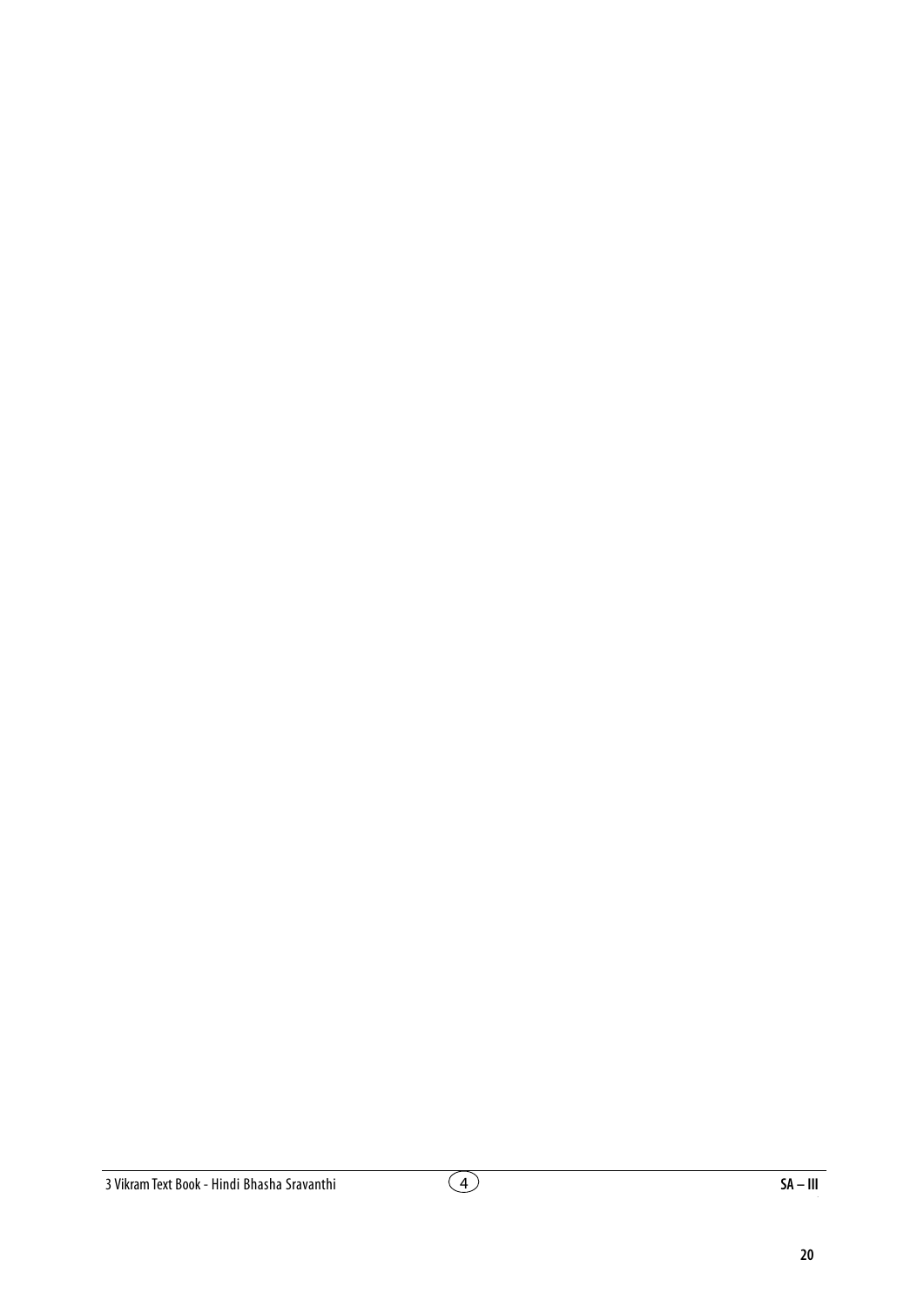| <b>Vikram</b><br>Hindi Bhasha<br><i>Sravanthi</i> | $C - 18$<br><b>FORMATIVE ASSESSMENT - I</b> |        |                 |                 |
|---------------------------------------------------|---------------------------------------------|--------|-----------------|-----------------|
| Syllabus :                                        | Class - 3 : Vikram Hindi Bhasha Sravanthi   |        |                 | 25              |
| Lessons : $1$ to $2$                              | Time: 1 Hour                                |        | Max. Marks: 25  |                 |
| <b>Name:</b>                                      |                                             | Class: | <b>Section:</b> | <b>Roll No.</b> |

#### I. Fill in the blanks with letters.



#### II. Join the symbol and write the letter.



 $\bigodot$ 

 $(5 \times 1 = 5)$ 

 $(10)$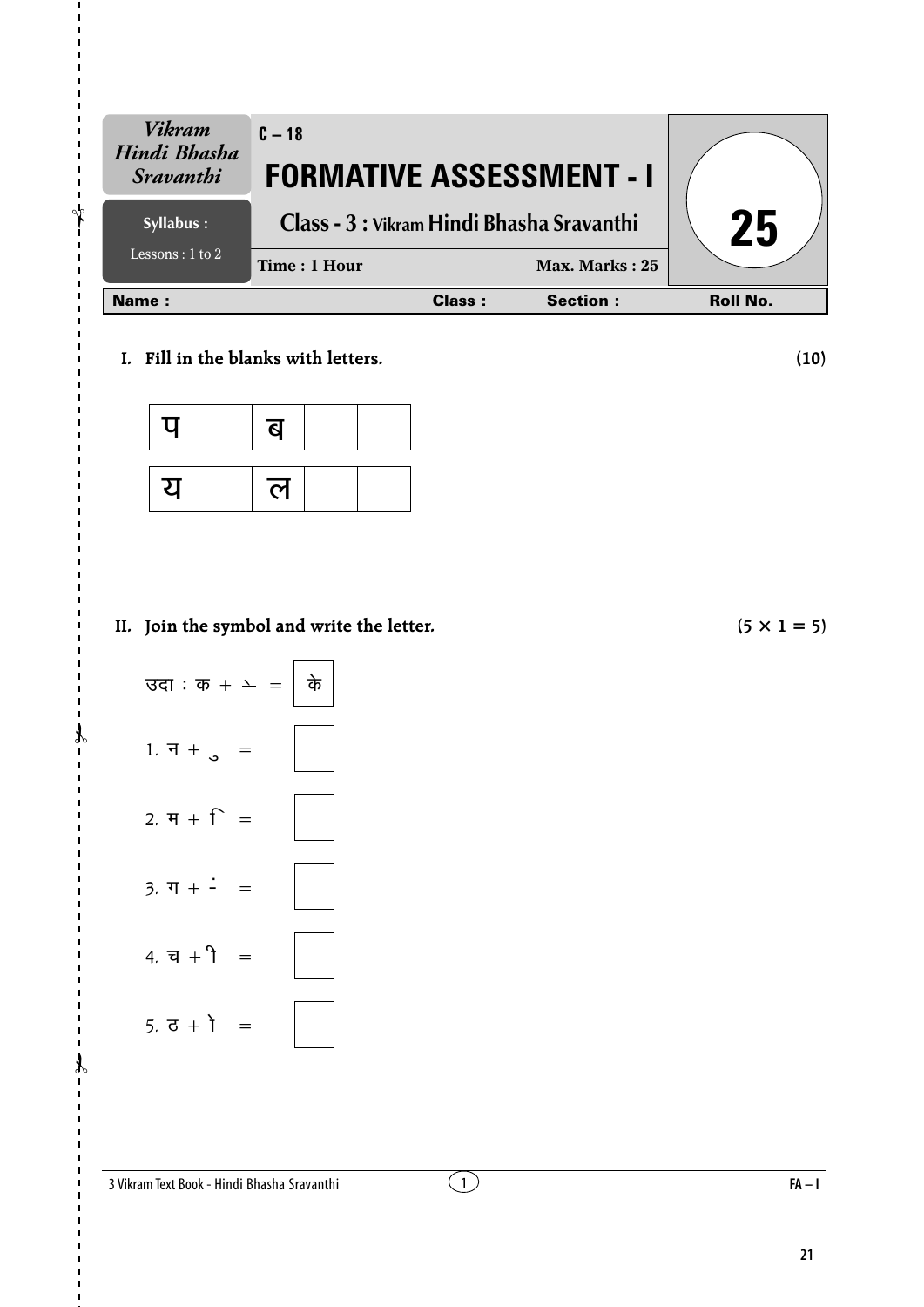#### III. Write the Consonants of the Hindi Alphabet.

 $(5 \times 2 = 10)$ 



\*\*\*

 $\overline{O}$ 

 $FA-I$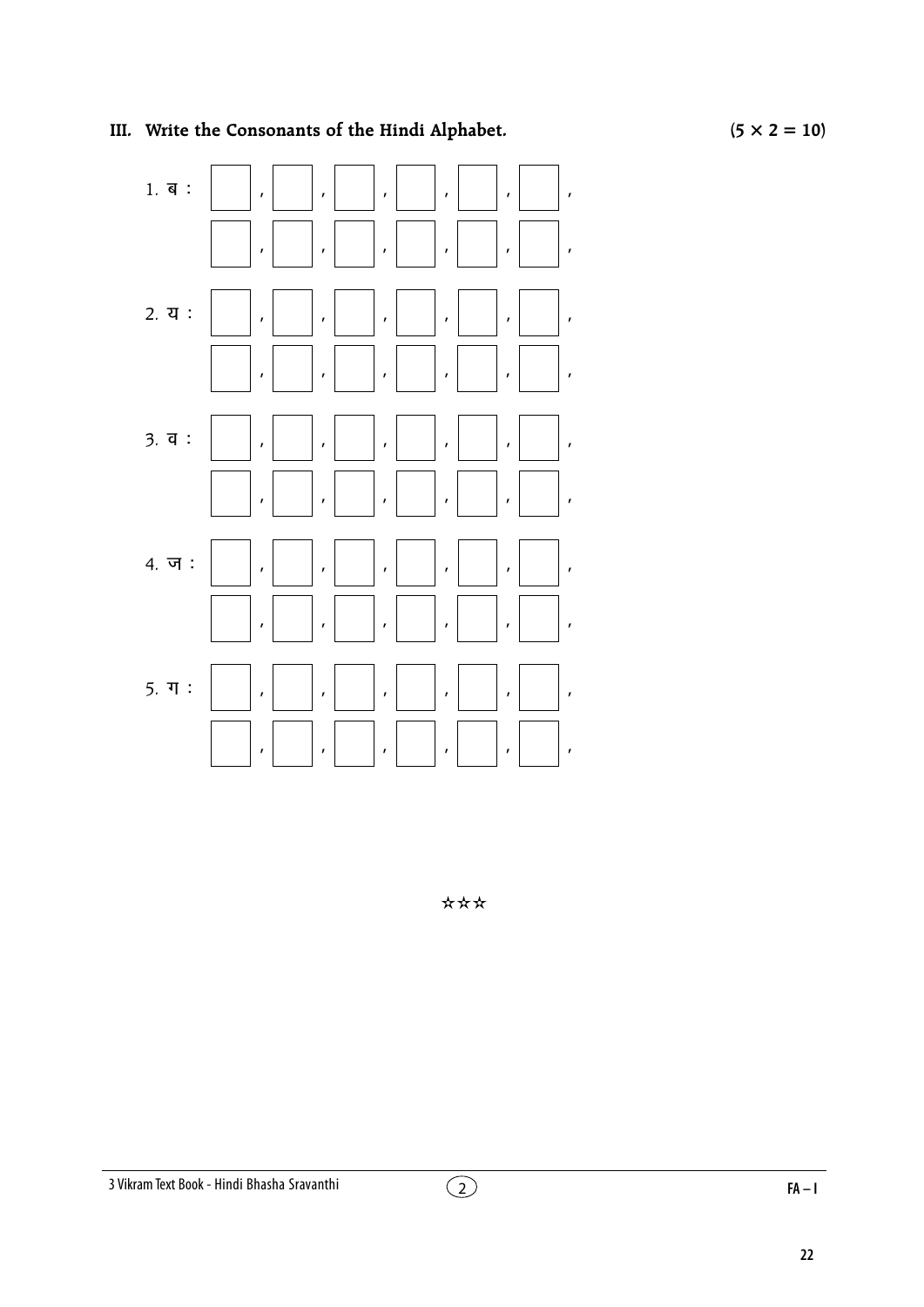| <b>Vikram</b><br>Hindi Bhasha<br><b>Sravanthi</b>                    | $C - 18$     |                                           | <b>FORMATIVE ASSESSMENT - II</b> |                    |
|----------------------------------------------------------------------|--------------|-------------------------------------------|----------------------------------|--------------------|
| Syllabus:                                                            |              | Class - 3 : Vikram Hindi Bhasha Sravanthi |                                  | 25                 |
| Lessons: 3 to 4                                                      | Time: 1 Hour |                                           | Max. Marks: 25                   |                    |
| Name:                                                                |              | <b>Class:</b>                             | <b>Section:</b>                  | <b>Roll No.</b>    |
| I. Write the names of the following pictures.<br><b>उदा:</b> क – कलम |              |                                           |                                  | $(4 \times 1 = 4)$ |
|                                                                      |              |                                           |                                  |                    |
|                                                                      |              |                                           |                                  | $(4 \times 1 = 4)$ |
| II. Write the symbols of the following letters.<br>1.7J<br>2.5<br>o  |              |                                           |                                  |                    |
| $3.31$ :<br>4. ओ<br>III. Join the letters and write.                 |              |                                           |                                  | $(5 \times 1 = 5)$ |
| 1. $q + 1 + q + 1$                                                   |              |                                           |                                  |                    |
| $2. F + I + T + T + I$                                               |              |                                           |                                  |                    |
| $3.3I + I + H$                                                       |              |                                           |                                  |                    |
| 4. $\Phi$ + 1 + $\bar{c}$                                            |              |                                           |                                  |                    |
| 3 Vikram Text Book - Hindi Bhasha Sravanthi                          |              | $\overline{1}$                            |                                  | $FA - II$          |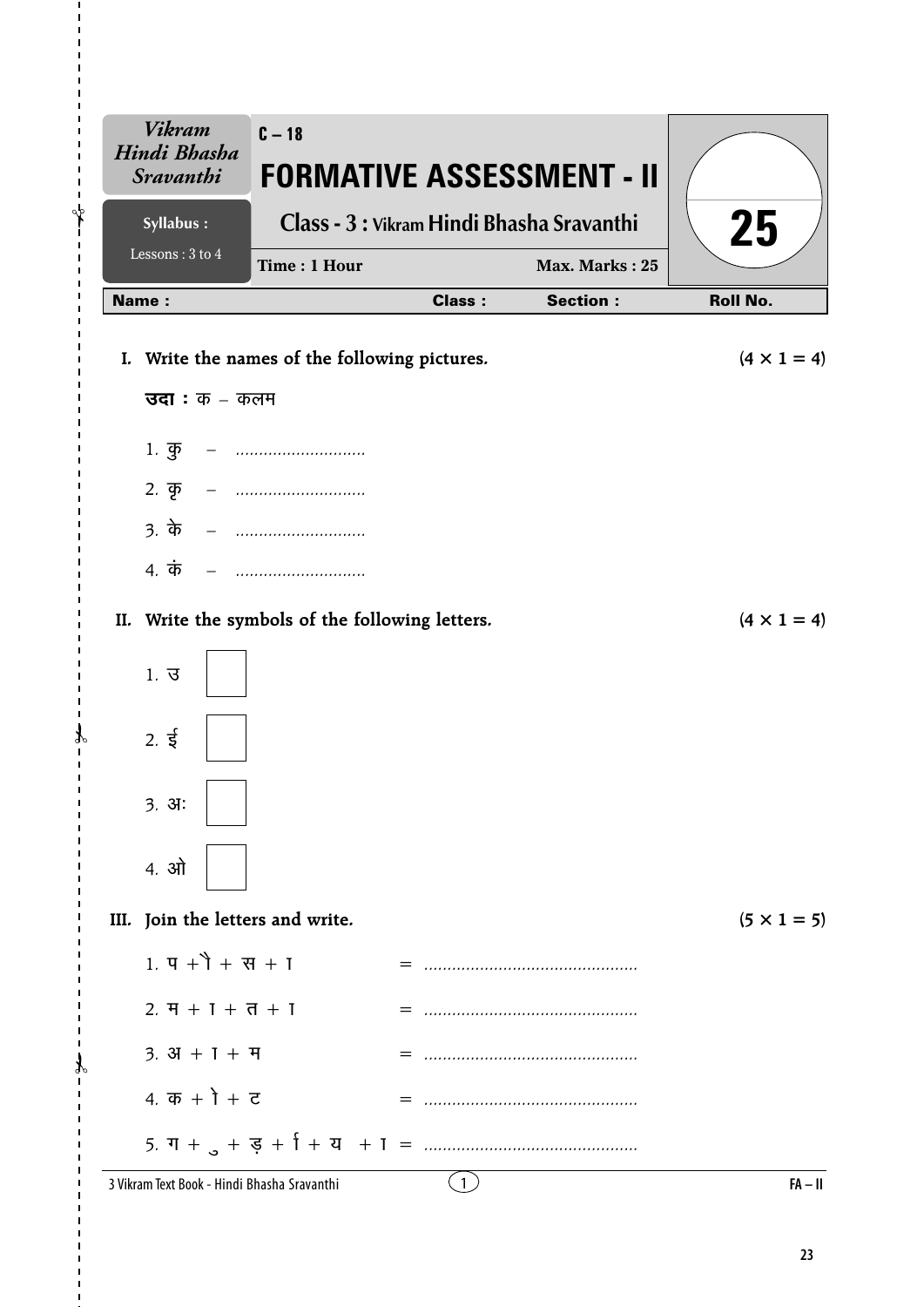|  | IV. Write the meanings of the following words in English. | $(6 \times 1 = 6)$ |
|--|-----------------------------------------------------------|--------------------|
|  | 1. कील   =                                                |                    |
|  | 2. किताब =                                                |                    |
|  | 3. कृपाण =                                                |                    |
|  |                                                           |                    |
|  |                                                           |                    |
|  |                                                           |                    |
|  |                                                           |                    |
|  | V. Write the meanings of the following words in Hindi.    | $(6 \times 1 = 6)$ |
|  |                                                           |                    |
|  |                                                           |                    |
|  |                                                           |                    |

- 
- 
- 

\*\*\*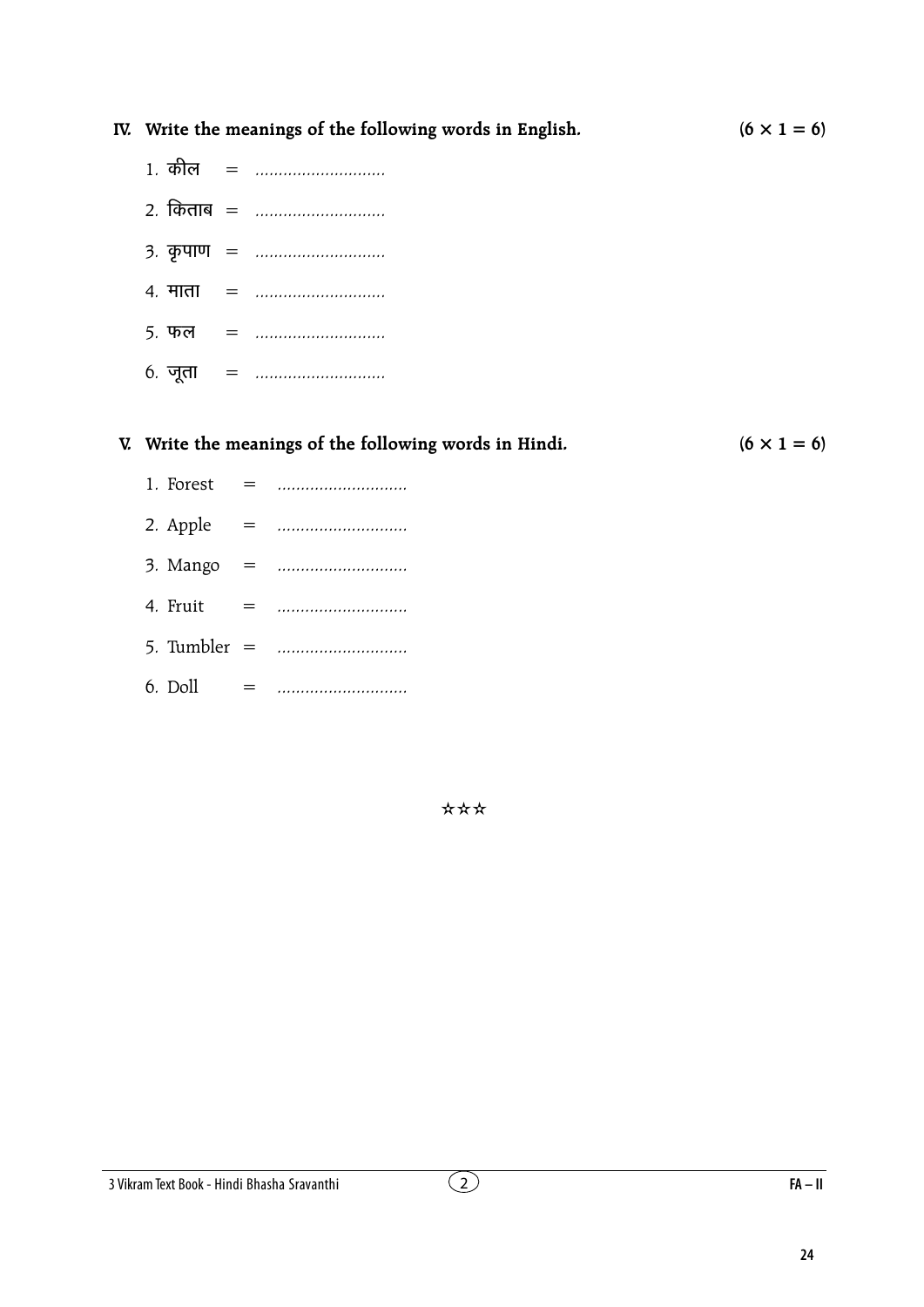| <b>Vikram</b><br>Hindi Bhasha         | $C - 18$                                                                       |                 |                 |
|---------------------------------------|--------------------------------------------------------------------------------|-----------------|-----------------|
| <i><b>Sravanthi</b></i><br>Syllabus : | <b>FORMATIVE ASSESSMENT - III</b><br>Class - 3 : Vikram Hindi Bhasha Sravanthi | 25              |                 |
| Lessons: $5$ to $7$                   | Time: 1 Hour                                                                   | Max. Marks: 25  |                 |
| <b>Name:</b>                          | Class:                                                                         | <b>Section:</b> | <b>Roll No.</b> |

I. Write the names of the following pictures.

 $(6 \times 1 = 6)$ 



















II. Join the following and write the letter.

 $(3 \times 1 = 3)$ 

 $1.7 + 7$  $2. \ \overline{7} +$ न  $3. \,\text{g} +$ ख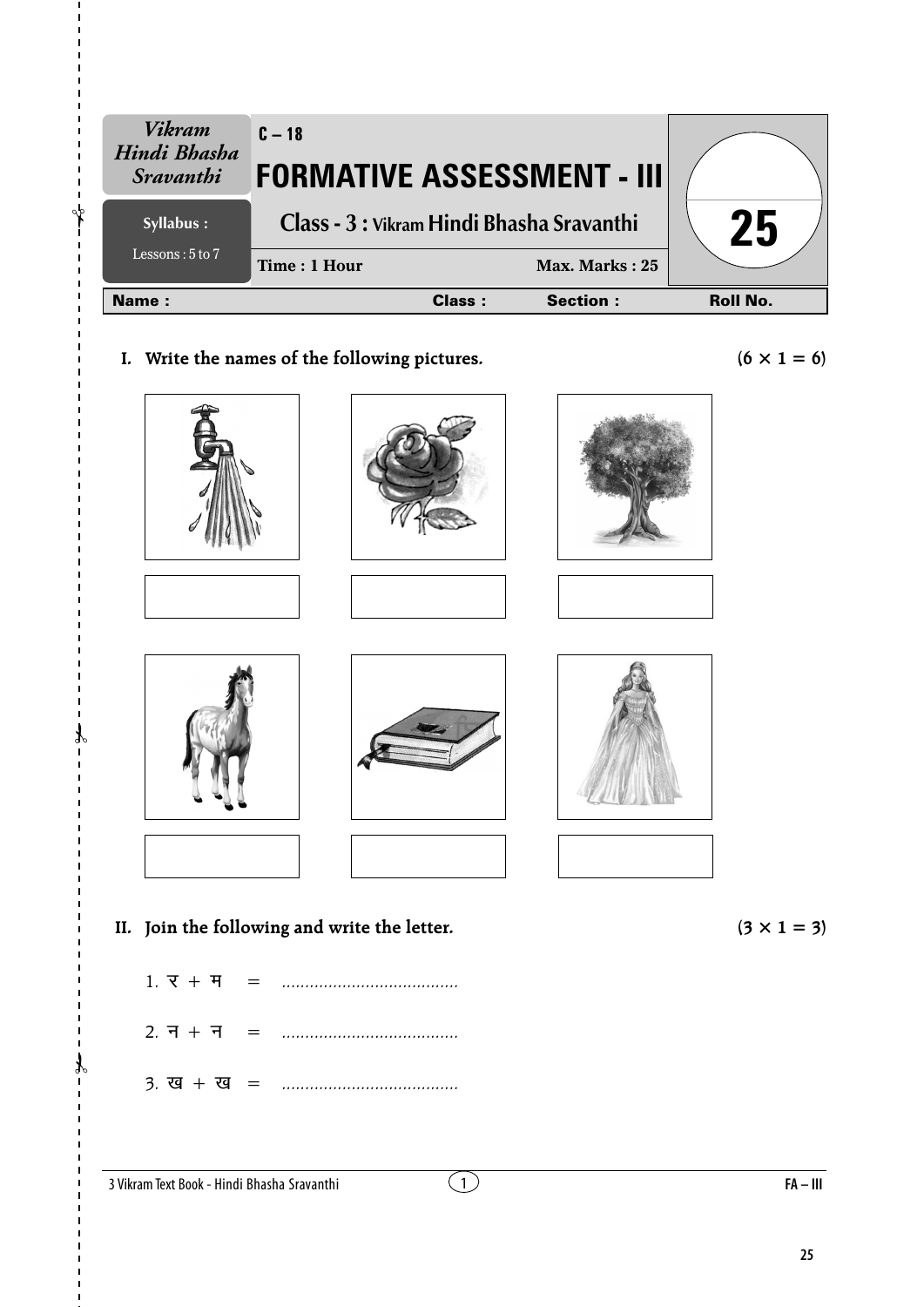III. Write six words formed by two letters, three letters and four letters.  $(6 \times 1 = 6)$ IV. Fill in the blanks with suitable letters.  $(5 \times 1 = 5)$  $1.7$  $2.55$ 3. रब  $=$ 4. खटम = 5. फ  $\,=\,$ V. Match the following.  $(5 \times 1 = 5)$ 1. मटर  $\left($ ) a) House 2. घर  $\left($  $\left( \begin{array}{c} 1 \end{array} \right)$ b) Tap 3. उपवन  $\left($  $\rightarrow$ c) Pen 4. कलम  $\left( \begin{array}{c} \end{array} \right)$ d) Pea  $\left($ <u>5</u>. नल  $\left($  $\left( \begin{array}{c} 1 \end{array} \right)$ e) Garden

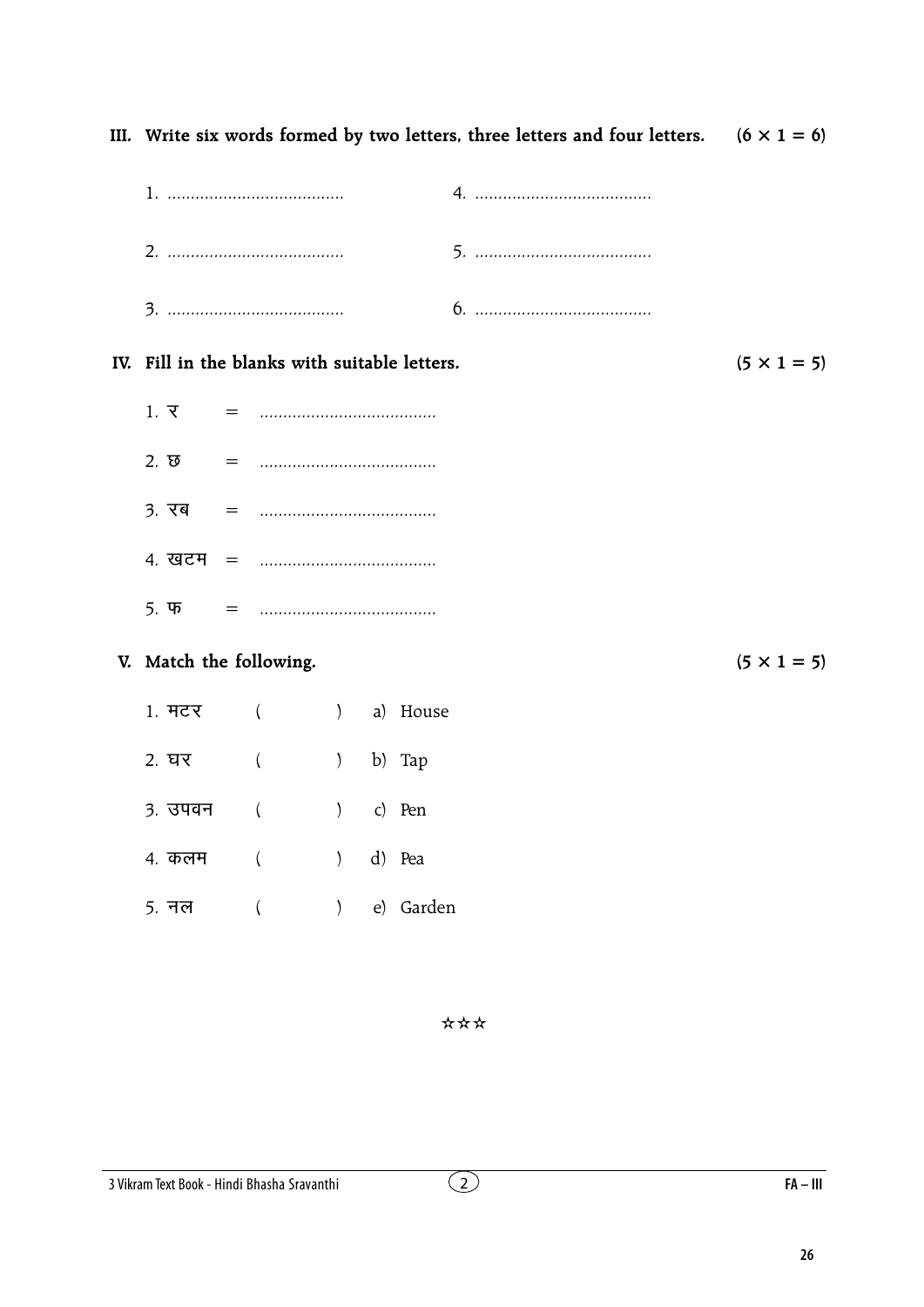| <b>Vikram</b><br>Hindi Bhasha<br><b>Sravanthi</b> | $C - 18$<br><b>FORMATIVE ASSESSMENT - IV</b>              |               |                 |                    |
|---------------------------------------------------|-----------------------------------------------------------|---------------|-----------------|--------------------|
| Syllabus:                                         | Class - 3 : Vikram Hindi Bhasha Sravanthi                 | 25            |                 |                    |
| Lessons: 9 to 11                                  | Time: 1 Hour                                              |               | Max. Marks: 25  |                    |
| <b>Name:</b>                                      |                                                           | <b>Class:</b> | <b>Section:</b> | <b>Roll No.</b>    |
|                                                   | I. Answer the following questions.                        |               |                 | $(4 \times 2 = 8)$ |
|                                                   | 1. आम की लकड़ी से क्या बनाये जाते हैं ?                   |               |                 |                    |
|                                                   |                                                           |               |                 |                    |
|                                                   |                                                           |               |                 |                    |
|                                                   | 2. तुम्हारी पाठशाला में कितने कमरे हैं ?                  |               |                 |                    |
| ज.                                                |                                                           |               |                 |                    |
| ज.                                                | 3. आम की जन्म भूमि कहाँ है ?                              |               |                 |                    |
|                                                   | 4. तुम लोग मैदान में कब खेलते हो ?                        |               |                 |                    |
|                                                   |                                                           |               |                 |                    |
|                                                   | II. Write the meanings of the following words in English. |               |                 | $(6 \times 1 = 6)$ |
| 1. मैदान                                          |                                                           |               |                 |                    |
|                                                   |                                                           |               |                 |                    |

3 Vikram Text Book - Hindi Bhasha Sravanthi

 $\mathbf{I}$  $\sqrt[4]{}$ 

 $\gamma$  $\overline{1}$ 

 $\mathcal{K}$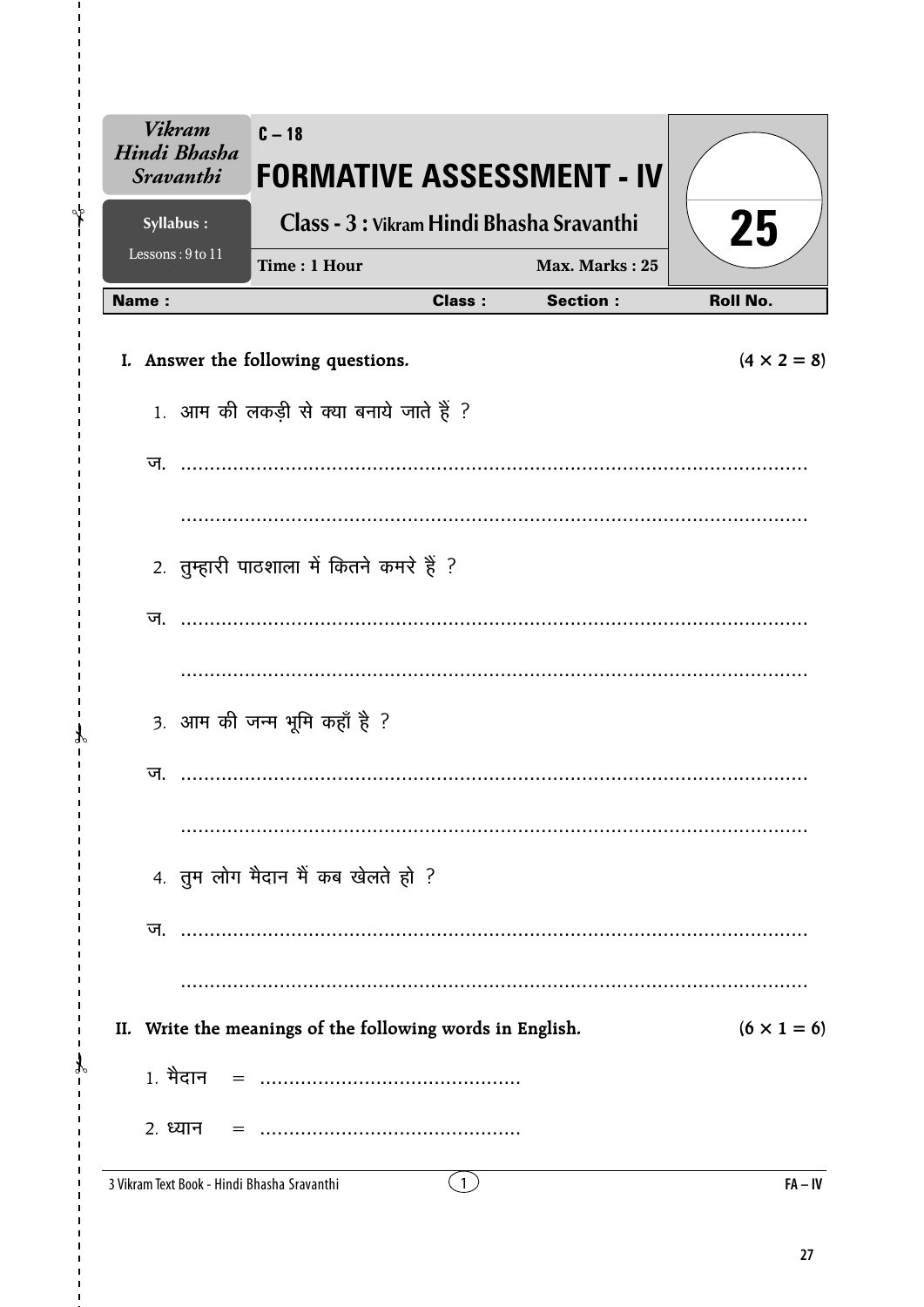|      | ३. अचार                  |          |  |                                                     |                    |
|------|--------------------------|----------|--|-----------------------------------------------------|--------------------|
|      |                          |          |  |                                                     |                    |
|      |                          |          |  |                                                     |                    |
|      | 6. विराम                 |          |  |                                                     |                    |
| III. |                          |          |  | Write the meanings of the following words in Hindi. | $(6 \times 1 = 6)$ |
|      |                          |          |  |                                                     |                    |
|      |                          |          |  |                                                     |                    |
|      |                          |          |  |                                                     |                    |
|      | 4. Ear                   |          |  |                                                     |                    |
|      |                          |          |  |                                                     |                    |
|      |                          |          |  |                                                     |                    |
|      | IV. Match the following. |          |  |                                                     | $(5 \times 1 = 5)$ |
|      | 1. खट्टे () a) Birth     |          |  |                                                     |                    |
|      | $2.$ बनाना               |          |  | ( ) b) Making                                       |                    |
|      | 3. सुनो ( ) c) Sour      |          |  |                                                     |                    |
|      | 4. बुरा ( ) d) Bad       |          |  |                                                     |                    |
|      | 5. जन्म                  | $\left($ |  | ) e) Listen                                         |                    |

\*\*\*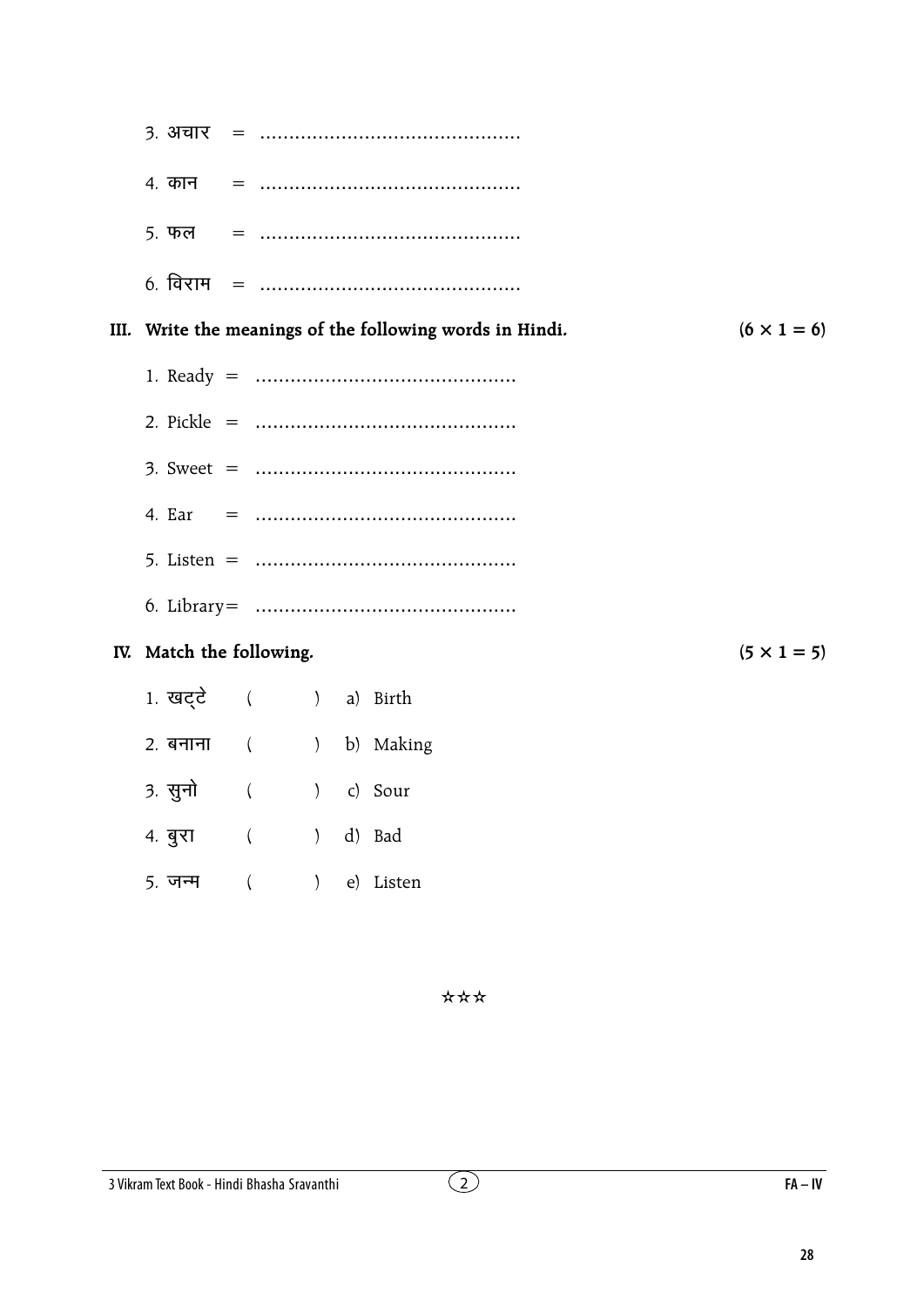| <b>Vikram</b><br>Hindi Bhasha<br><b>Sravanthi</b><br>Syllabus: | $C - 18$<br><b>SUMMATIVE ASSESSMENT - I</b> | Class - 3 : Vikram Hindi Bhasha Sravanthi |      |                             | 50                 |
|----------------------------------------------------------------|---------------------------------------------|-------------------------------------------|------|-----------------------------|--------------------|
| Lessons: 1 to 4                                                | Time: 21/2 Hour                             |                                           |      | Max. Marks: 50              |                    |
| Name:                                                          |                                             | <b>Class:</b>                             |      | <b>Section:</b>             | <b>Roll No.</b>    |
| I. वर्णमाला लिखिए ।                                            |                                             |                                           |      |                             | (10)               |
| II. मात्रा के चिन्ह लिखिए I                                    |                                             |                                           |      |                             | (5)                |
| III. निम्न लिखित अक्षरों के बारहखड़ी लिखिए I                   |                                             |                                           |      |                             | $(5 \times 1 = 5)$ |
|                                                                |                                             |                                           |      |                             |                    |
|                                                                |                                             |                                           |      |                             |                    |
| $\mathfrak{Z}$ .<br>क                                          |                                             |                                           |      |                             |                    |
| 4. य :                                                         |                                             |                                           |      |                             |                    |
| 5.<br>ਫ                                                        |                                             |                                           |      |                             |                    |
| निम्नलिखित शब्दों को सही चित्र के नीचे लिखिए ।<br>IV.          |                                             |                                           |      |                             | $(5 \times 1 = 5)$ |
| आम                                                             | गुड़िया                                     | नमः                                       | कंगन | औरत                         |                    |
| 1.                                                             | 2.                                          |                                           |      | $\overline{\mathfrak{Z}}$ . |                    |
|                                                                |                                             | $\left( 1 \right)$                        |      |                             | $SA - I$           |

ł

⇃

 $29$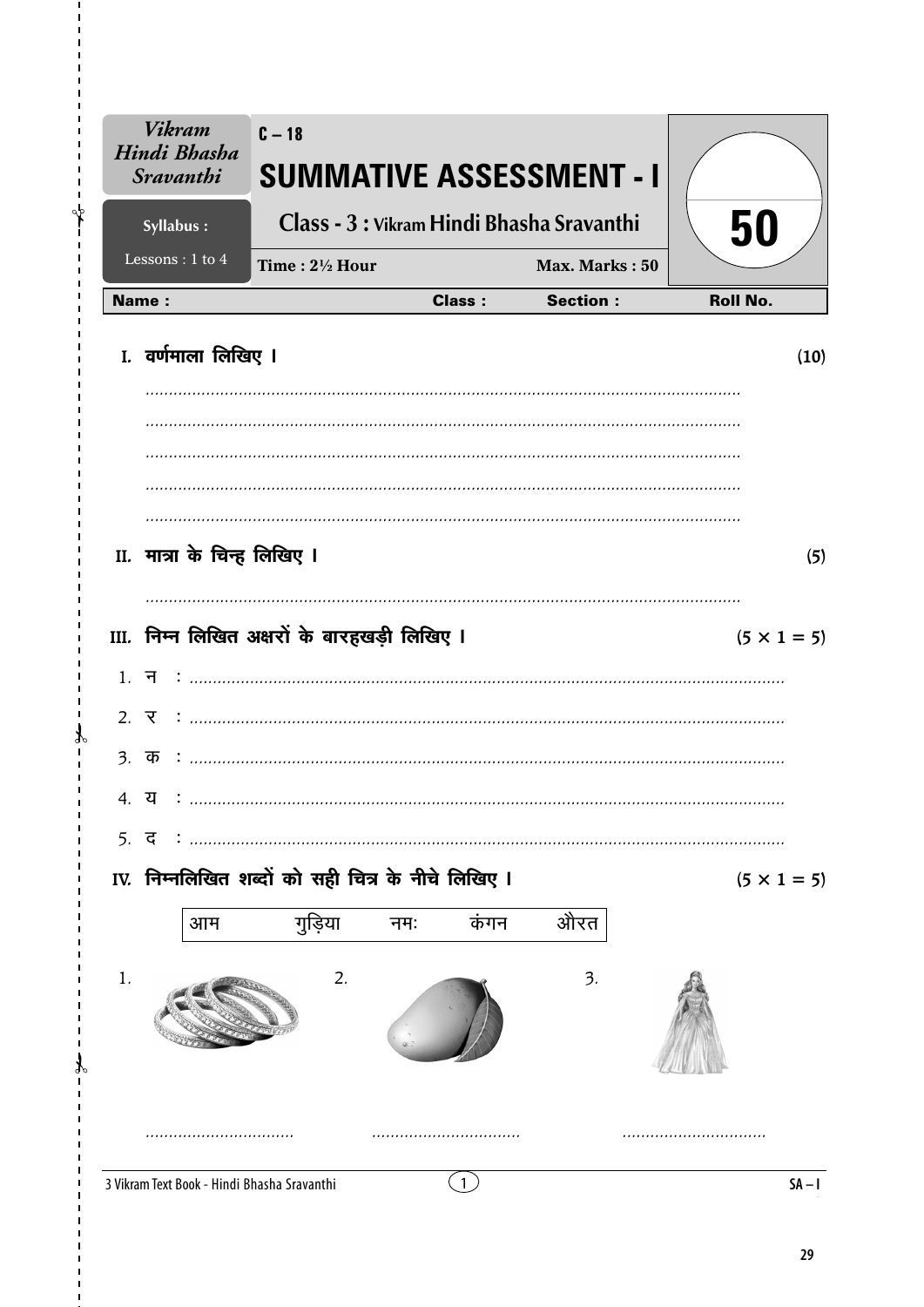| 4. |                                                                                                                                | 5. |     |                                     |     |                              |                    |
|----|--------------------------------------------------------------------------------------------------------------------------------|----|-----|-------------------------------------|-----|------------------------------|--------------------|
|    | V. निम्नलिखित शब्दों के अर्थ अंग्रेजी में लिखिए ।                                                                              |    |     |                                     |     |                              | $(5 \times 1 = 5)$ |
|    |                                                                                                                                |    |     |                                     |     | 2. कौमुदी = ________________ |                    |
|    | 3. किताब = __________________                                                                                                  |    |     |                                     |     |                              |                    |
|    | 5. पैसा = ______________                                                                                                       |    |     |                                     |     |                              |                    |
|    | VI. निम्नलिखित शब्दों के अर्थ हिन्दी में लिखिए I                                                                               |    |     |                                     |     |                              | $(5 \times 1 = 5)$ |
|    | 1. Fruit                                                                                                                       |    |     |                                     |     |                              |                    |
|    |                                                                                                                                |    |     |                                     | $=$ |                              |                    |
|    | 5. Milk<br>and the contract of the contract of the contract of the contract of the contract of the contract of the contract of |    |     |                                     |     |                              |                    |
|    | VII. निम्नलिखित शब्दों के उचित क्रम लिखिए I                                                                                    |    |     |                                     |     |                              | $(5 \times 1 = 5)$ |
|    | 1. ताबकि<br>$=$                                                                                                                |    |     | 2. टीसी                             |     |                              |                    |
|    | 3. दानमें<br>$\qquad \qquad =$                                                                                                 |    |     |                                     | $=$ | ________________________     |                    |
|    | $5.$ तामा<br>1000 Hz → 1000 Hz → 1000 Hz → 1000                                                                                |    |     |                                     |     |                              |                    |
|    | VIII. निम्नलिखित रिक्त स्थानों की पूर्ति कीजिए ।                                                                               |    |     |                                     |     |                              | $(5 \times 1 = 5)$ |
|    | 1. $\overline{\Phi}$ ____ (न, ल)                                                                                               |    |     | 4. खी ___ (र, रा)                   |     |                              |                    |
|    | 2. गि स (बा, ला)                                                                                                               |    |     | 5. $\overline{\Phi}$ ____ ण (प, पा) |     |                              |                    |
|    | 3. से (ज़, ब)                                                                                                                  |    |     |                                     |     |                              |                    |
|    | IX. नीचे दिए गए अक्षरों से शब्दों को मिलाइए I                                                                                  |    |     |                                     |     |                              | $(5 \times 1 = 5)$ |
|    | $1.$ $\overline{R}$<br>$($ ) a) ज                                                                                              |    |     |                                     |     |                              |                    |
|    |                                                                                                                                |    |     |                                     |     |                              |                    |
|    | 2. $\frac{\pi}{3}$ ( ) b) जगर<br>3. पै ( ) c) षी                                                                               |    |     |                                     |     |                              |                    |
|    | 4. अ ( ) d) ड़िया                                                                                                              |    |     |                                     |     |                              |                    |
|    | 5. बी () e) सा                                                                                                                 |    |     |                                     |     |                              |                    |
|    |                                                                                                                                |    | *** |                                     |     |                              |                    |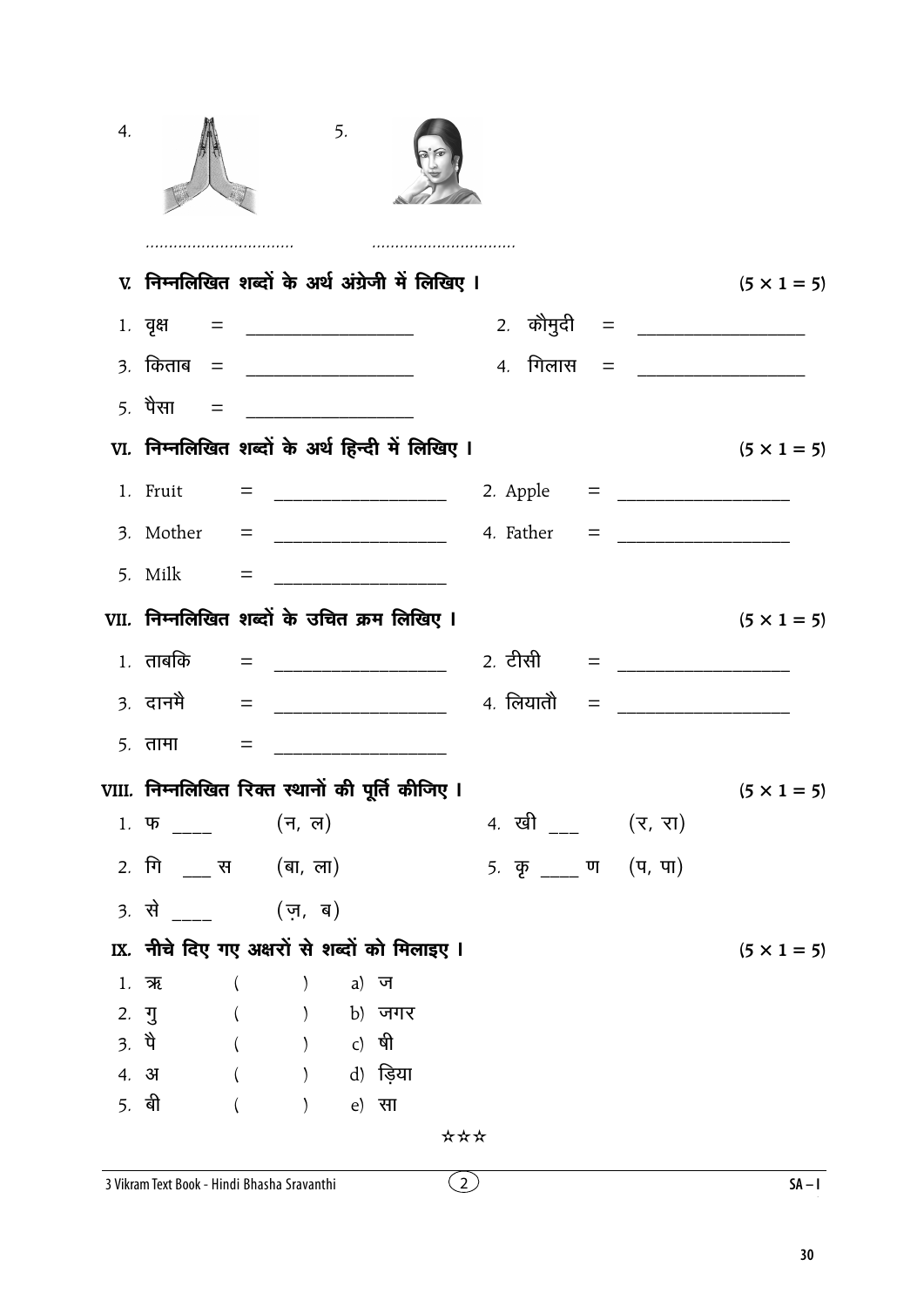| <b>Vikram</b><br>Hindi Bhasha<br><i><b>Sravanthi</b></i> | $C - 18$<br><b>SUMMATIVE ASSESSMENT - II</b>                    |               |                              |                                          |
|----------------------------------------------------------|-----------------------------------------------------------------|---------------|------------------------------|------------------------------------------|
| Syllabus:                                                | Class - 3 : Vikram Hindi Bhasha Sravanthi                       |               |                              | 50                                       |
| Lessons: 1 to 8                                          | Time: 21/2 Hour                                                 |               | Max. Marks: 50               |                                          |
| Name:                                                    |                                                                 | <b>Class:</b> | <b>Section:</b>              | <b>Roll No.</b>                          |
| I.                                                       | निम्नलिखित शब्दों के अर्थ हिन्दी में लिखिए ।                    |               |                              | $(10 \times 1 = 10)$                     |
| Honest<br>1.<br>$=$                                      | <u> 1980 - Johann Barn, mars an t-Amerikaansk kommunister (</u> |               | 6. Site<br>$\qquad \qquad =$ |                                          |
| 2. Deer<br>=                                             | <u> 1989 - Johann Barbara, martin a</u>                         |               | 7. Ginger<br>$=$             |                                          |
| Vessel<br>3.<br>$=$                                      |                                                                 |               | 8. Seed<br>$=$               |                                          |
| 4. Tooth<br>$=$                                          |                                                                 |               | 9. Palace<br>$=$             |                                          |
| 5. Cushion<br>$=$                                        |                                                                 |               | 10. Bedbug $=$               |                                          |
|                                                          | II. निम्नलिखित शब्दों के अर्थ अंग्रेजी में लिखिए I              |               |                              | $(10 \times 1 = 10)$                     |
| 1. सुग्गा<br>$=$                                         |                                                                 |               | $6.$ बग्गी<br>$=$            |                                          |
| 2. कलम<br>$=$                                            |                                                                 |               | 7. अब्बा<br>$=$              |                                          |
| 3. ऋषि<br>$=$                                            |                                                                 |               | 8. मेज़<br>$=$               |                                          |
| 4. उपवन<br>$=$                                           |                                                                 |               | 9. जंगल<br>$=$               |                                          |
| 5. लोटा<br>$=$                                           |                                                                 |               | 10. धन<br>$=$                | <u> 1980 - Johann Barbara, martxa al</u> |
|                                                          |                                                                 |               |                              |                                          |
|                                                          | III. निम्नलिखित शब्दों को सही चित्र के नीचे लिखिए I             |               |                              | $(5 \times 1 = 5)$                       |
| सुग्गा                                                   | माता<br>अनन्नास                                                 | दर्पण         | फव्वारा                      |                                          |
| $\mathbf{1}$ .                                           | 2.                                                              |               | $\overline{\mathbf{3}}$ .    |                                          |
| www.30 www.<br>4.                                        | 5.                                                              |               |                              |                                          |
| 3 Vikram Text Book - Hindi Bhasha Sravanthi              |                                                                 | $\mathbf{1}$  |                              | $SA - II$                                |

 $\frac{1}{2}$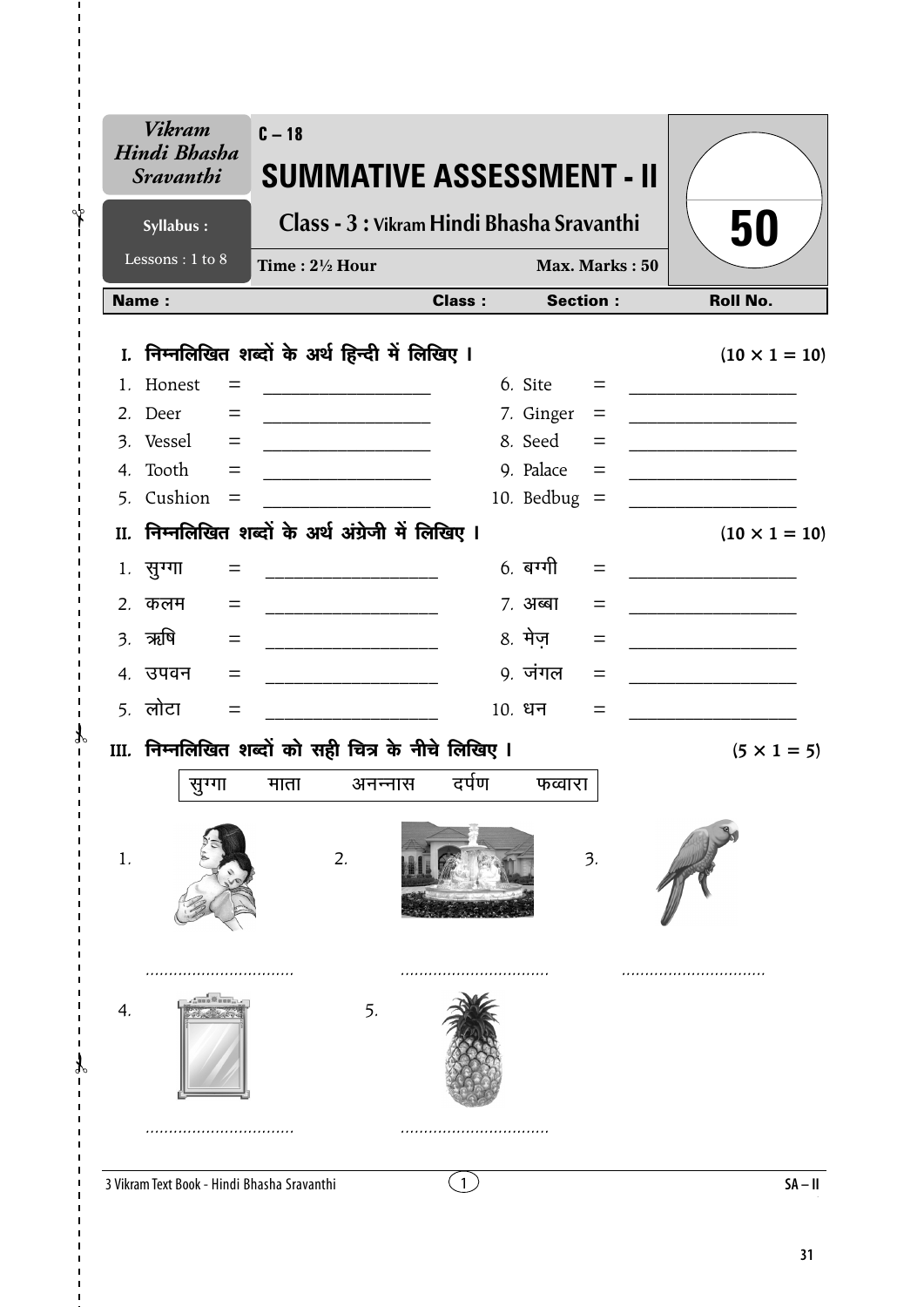| IV. रिक्त स्थानों की पूर्ति कीजिए I           |  |                                                                                                                                                                                                                                                                                                                                                                                                                                                                                                                         | $(5 \times 1 = 5)$ |
|-----------------------------------------------|--|-------------------------------------------------------------------------------------------------------------------------------------------------------------------------------------------------------------------------------------------------------------------------------------------------------------------------------------------------------------------------------------------------------------------------------------------------------------------------------------------------------------------------|--------------------|
|                                               |  | 4. ए $\frac{1}{\sqrt{2}}$ शी                                                                                                                                                                                                                                                                                                                                                                                                                                                                                            |                    |
| 2. उपव ____                                   |  | 5 <i>.</i> ल्ली                                                                                                                                                                                                                                                                                                                                                                                                                                                                                                         |                    |
| $3.$ फ $\_\_\$ श                              |  |                                                                                                                                                                                                                                                                                                                                                                                                                                                                                                                         |                    |
| V. द्वित्वाक्षर लिखिए ।                       |  |                                                                                                                                                                                                                                                                                                                                                                                                                                                                                                                         | $(5 \times 1 = 5)$ |
|                                               |  |                                                                                                                                                                                                                                                                                                                                                                                                                                                                                                                         |                    |
|                                               |  |                                                                                                                                                                                                                                                                                                                                                                                                                                                                                                                         |                    |
| $3.$ ख + ट् = ___________                     |  |                                                                                                                                                                                                                                                                                                                                                                                                                                                                                                                         |                    |
| VI. नीचे दिए गए अक्षरों से शब्दों को मिलाइए I |  |                                                                                                                                                                                                                                                                                                                                                                                                                                                                                                                         | $(5 \times 1 = 5)$ |
| 1. च ( ) a) गुर्राना                          |  |                                                                                                                                                                                                                                                                                                                                                                                                                                                                                                                         |                    |
| 2. घ ( ) b) बन्दर                             |  |                                                                                                                                                                                                                                                                                                                                                                                                                                                                                                                         |                    |
| 3. श ( ) c) चप्पल                             |  |                                                                                                                                                                                                                                                                                                                                                                                                                                                                                                                         |                    |
| 4. ब ( ) d) घण्टी                             |  |                                                                                                                                                                                                                                                                                                                                                                                                                                                                                                                         |                    |
| 5. गु ( ) e) शय्या                            |  |                                                                                                                                                                                                                                                                                                                                                                                                                                                                                                                         |                    |
| VII.  निम्न चित्र देखकर रिक्त स्थान भरिए ।    |  |                                                                                                                                                                                                                                                                                                                                                                                                                                                                                                                         | $(5 \times 1 = 5)$ |
|                                               |  |                                                                                                                                                                                                                                                                                                                                                                                                                                                                                                                         |                    |
|                                               |  | 1. $\vec{a}$ $\overrightarrow{B}$ $\overrightarrow{C}$ $\overrightarrow{B}$ $\overrightarrow{C}$ $\overrightarrow{C}$ $\overrightarrow{C}$ $\overrightarrow{C}$ $\overrightarrow{C}$ $\overrightarrow{C}$ $\overrightarrow{C}$ $\overrightarrow{C}$ $\overrightarrow{C}$ $\overrightarrow{C}$ $\overrightarrow{C}$ $\overrightarrow{C}$ $\overrightarrow{C}$ $\overrightarrow{C}$ $\overrightarrow{C}$ $\overrightarrow{C}$ $\overrightarrow{C}$ $\overrightarrow{C}$ $\overrightarrow{C}$ $\overrightarrow{C}$ $\over$ |                    |
|                                               |  |                                                                                                                                                                                                                                                                                                                                                                                                                                                                                                                         |                    |
|                                               |  |                                                                                                                                                                                                                                                                                                                                                                                                                                                                                                                         |                    |
|                                               |  |                                                                                                                                                                                                                                                                                                                                                                                                                                                                                                                         |                    |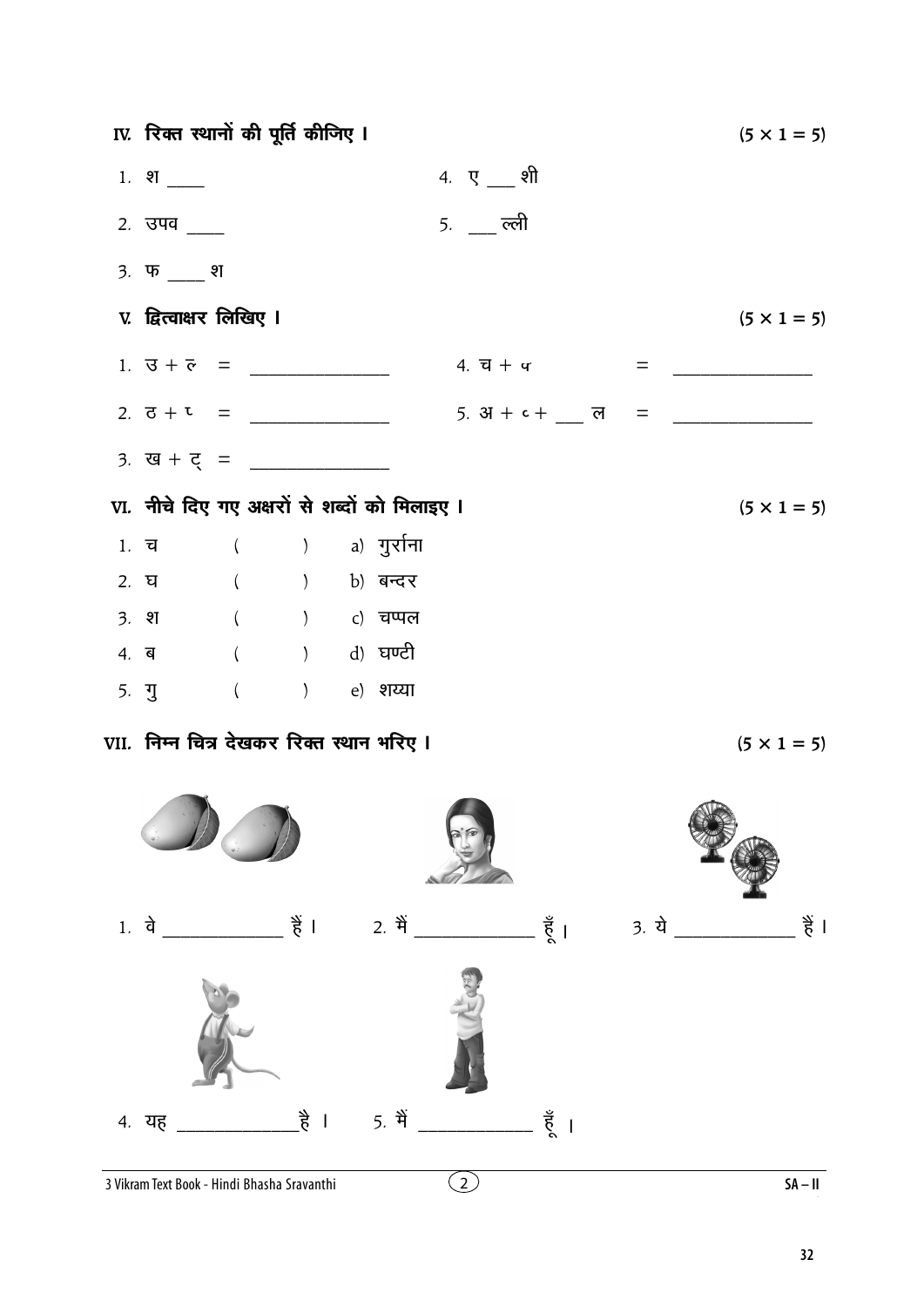|    | VIII. चित्र देखकर प्रश्नों के उत्तर दीजिए ।                                                                                              | $(5 \times 1 = 5)$ |
|----|------------------------------------------------------------------------------------------------------------------------------------------|--------------------|
|    | 1. ये क्या है ?                                                                                                                          |                    |
| ज. | <u> 1999 - Jan James James Barnett, fransk politik (d. 1989)</u>                                                                         |                    |
|    | 2. यह कौन है ?                                                                                                                           |                    |
| ज. |                                                                                                                                          |                    |
| ज. | 3. यह क्या हैं ?<br><u> 1989 - Johann Barbara, martin amerikan basal dan basal dan basal dan basal dan basal dan basal dan basal dan</u> |                    |
|    |                                                                                                                                          |                    |
| ज. | 4. वे कौन है ?                                                                                                                           |                    |
|    | 5. यह क्या है ?                                                                                                                          |                    |
| ज. |                                                                                                                                          |                    |
|    |                                                                                                                                          |                    |
|    |                                                                                                                                          |                    |
|    | ***                                                                                                                                      |                    |
|    |                                                                                                                                          |                    |
|    |                                                                                                                                          |                    |
|    |                                                                                                                                          |                    |
|    |                                                                                                                                          |                    |
|    |                                                                                                                                          |                    |
|    |                                                                                                                                          |                    |
|    |                                                                                                                                          |                    |

 $\overline{1}$  $\sqrt{ }$ 

 $\mathbf{I}$ 

ł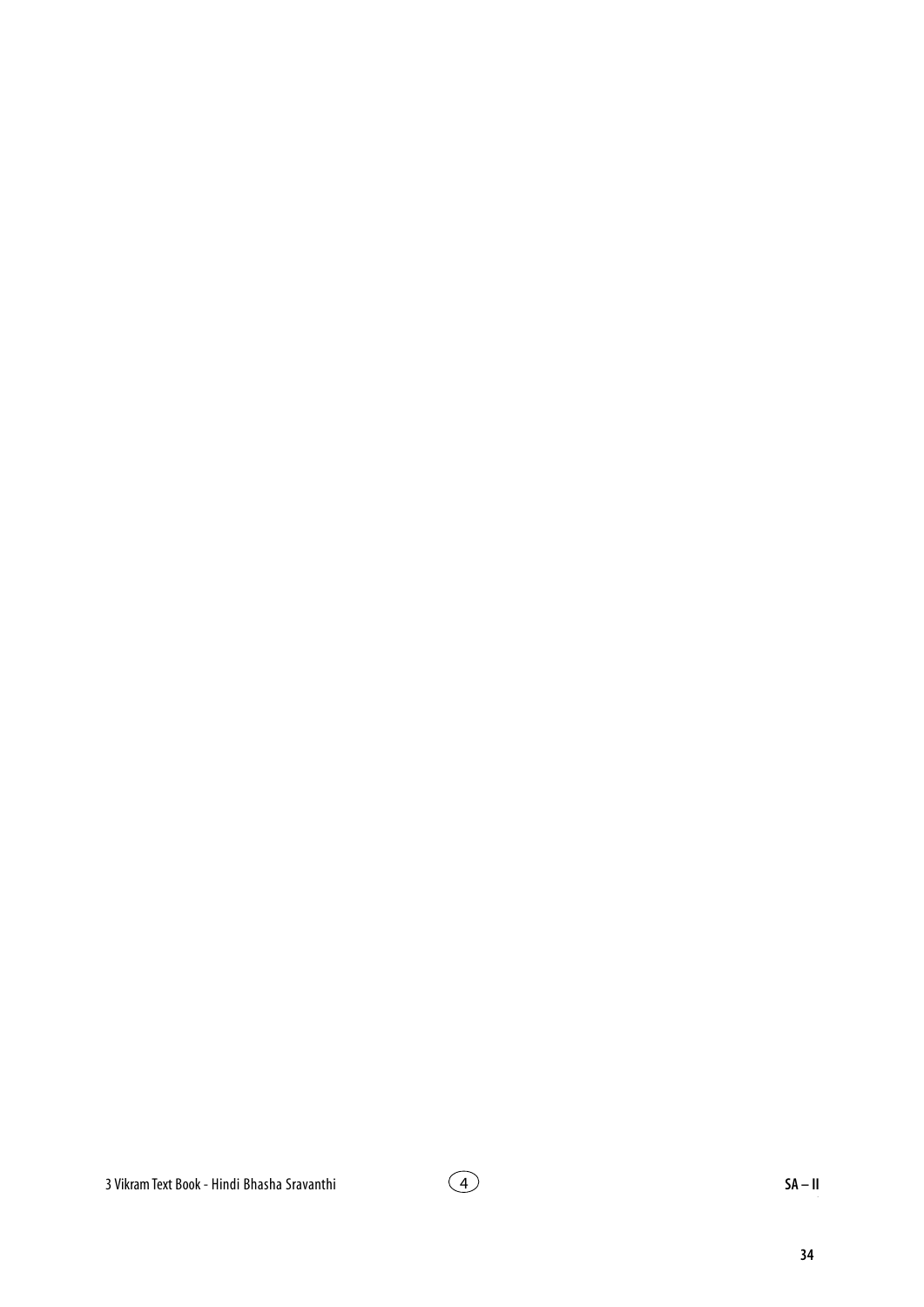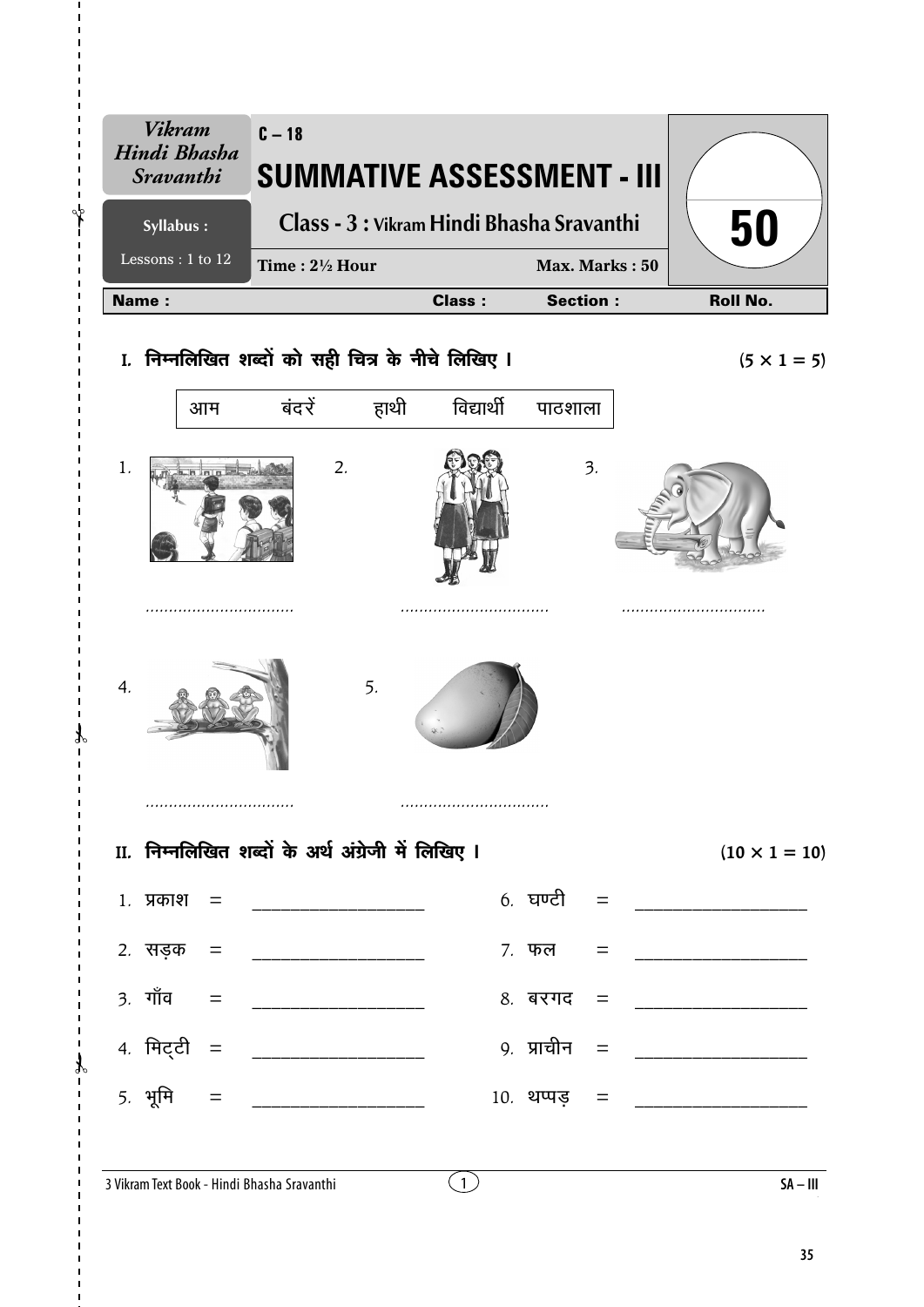

1. पके आम \_\_\_\_\_\_\_\_\_\_\_\_\_\_\_\_\_\_ होते हैं ।

III. निम्नलिखित शब्दों के अर्थ हिन्दी में लिखिए I

- 2. हाथी एक विशाल \_\_\_\_\_\_\_\_\_\_\_\_\_\_\_\_ जानवर है ।
- 3. आम की लकड़ी से \_\_\_\_\_\_\_\_, \_\_\_\_\_\_\_ आदि चीज़ें बनायी जाती हैं ।
- 4. अद्यापक बड़े \_\_\_\_\_\_\_\_\_\_\_\_\_\_\_ भाव से पढ़ाते हैं ।
- 5. पाठशाला में <u>| | | | | | | | | कमरे</u> हैं ।

3 Vikram Text Book - Hindi Bhasha Sravanthi

 $(10 \times 1 = 10)$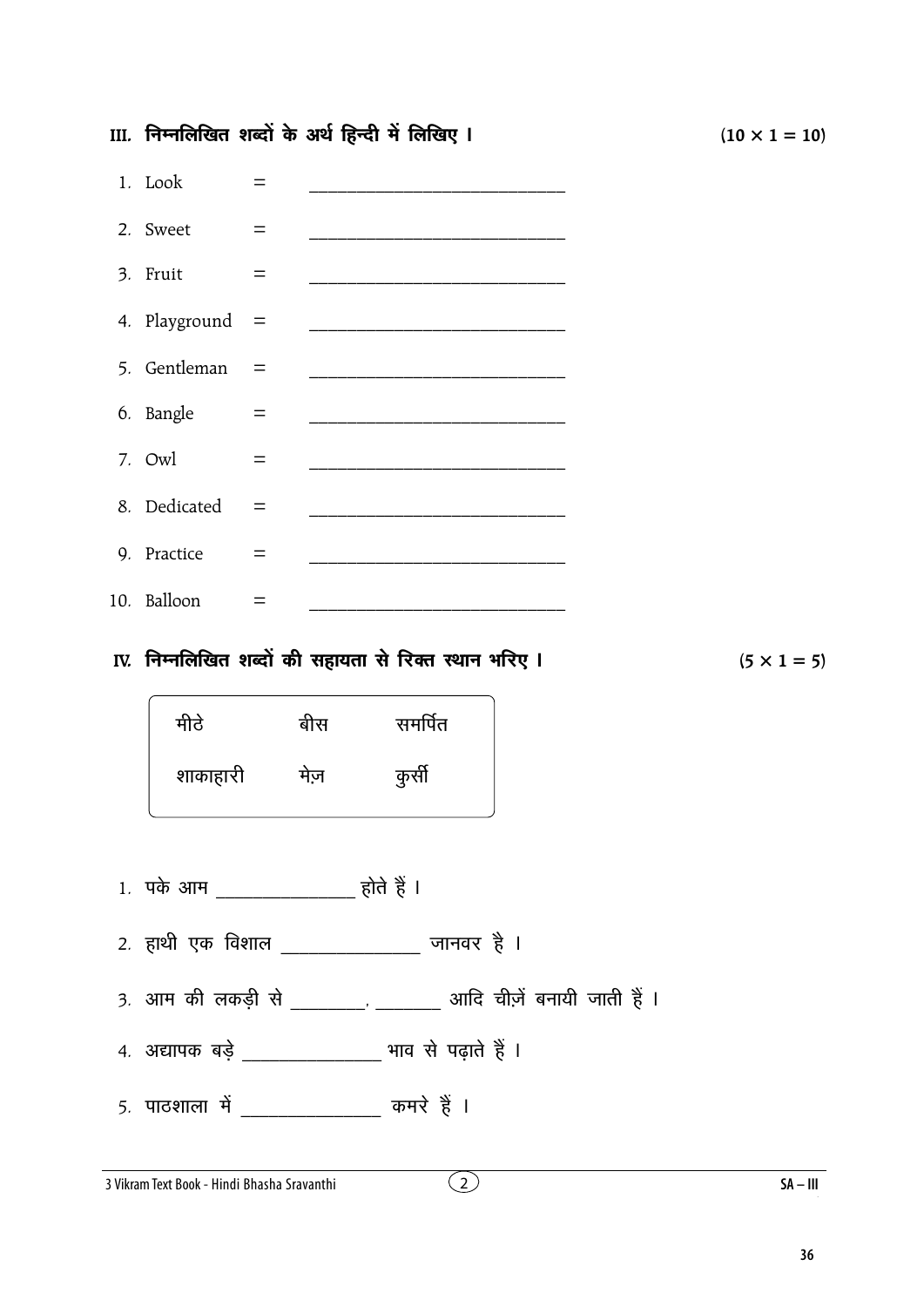| V. निम्नलिखित कविता की पंक्तियों की पूर्ति कीजिए । | (4)                 |
|----------------------------------------------------|---------------------|
| आम फलों का                                         |                     |
|                                                    |                     |
|                                                    |                     |
|                                                    |                     |
| VI. निम्नलिखित प्रश्नों के उत्तर लिखिए I           | $(8 \times 2 = 16)$ |
| 1. विराम के समय तुम क्या करते हो ?                 |                     |
| 2. आम कैसा फल है ?                                 |                     |
| 3. विद्यार्थी मैदान में कब खेलते है ?              |                     |
| 4. हाथी कैसा जानवर हैं ?                           |                     |
| 5. किसको देखकर हाथी डरते हैं ?                     |                     |
| 6. कच्चे आम से क्या - क्या चीज़े बनती हैं ?        |                     |
| 7. आम की जन्मभूमि कहाँ है ?                        |                     |
| 8. हाथी किस प्रकार से एक उपयोगी जानवर है ?         |                     |
|                                                    |                     |
|                                                    |                     |
| ***                                                |                     |
|                                                    |                     |
|                                                    |                     |

 $\mathbf{I}$  $\sqrt{ }$ 

 $\mathcal{X}$  $\mathbf{r}$ 

 $\mathcal{X}$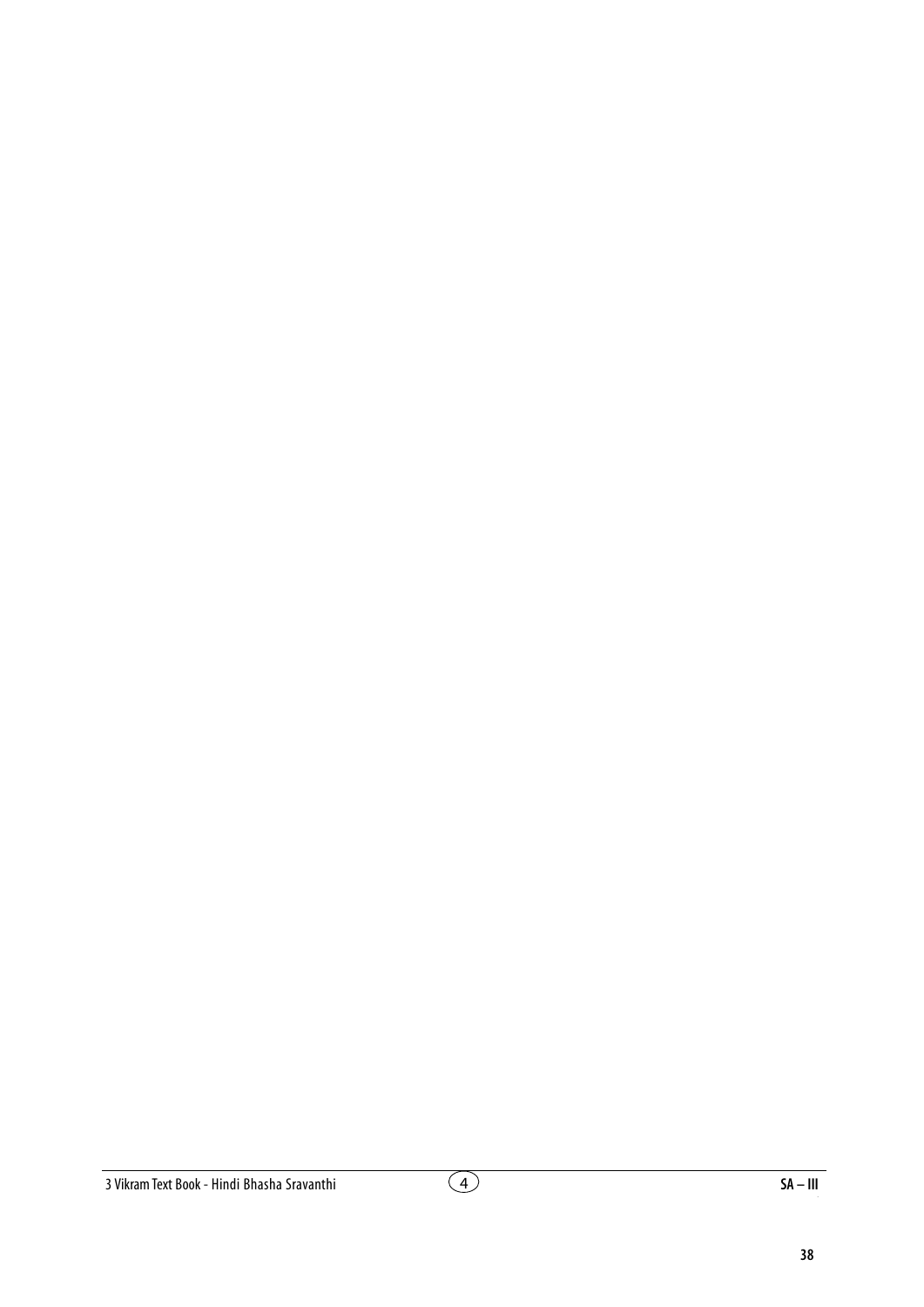3 Vikram Text Book - Hindi Bhasha Sravanthi